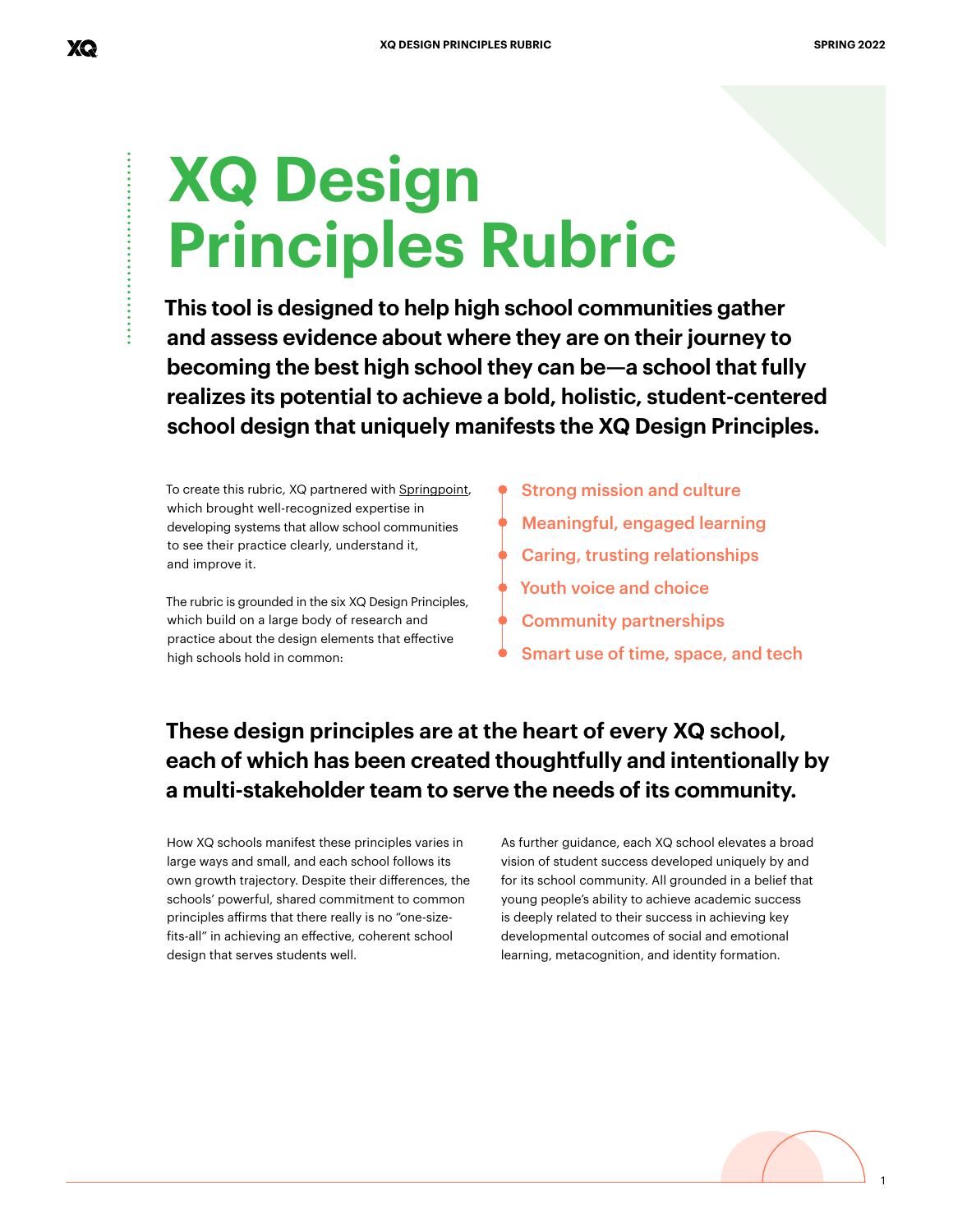And all are dedicated to a common aspiration to provide students with the experiences, opportunities, and supports they need to grow as XQ Learners, as defined by the five XQ Learner Outcomes:

- Masters of all fundamental **literacies**
- Holders of foundational knowledge
- Original thinkers for an uncertain world
- Generous collaborators for tough problems
- Learners for life

XQ

The XQ Design Principles Rubric is a framework that any school can use to guide the long-term, iterative work of continuous improvement. Its detailed indicators help schools assess their organizational growth, set goals and priorities, and measure progress in a range of key areas. In short, the rubric helps ambitious high schools understand where they are on the journey to excellence—and how to take practical steps to achieve their goals.



## **Rubric Scale**

**In the rubric, each design principle has a set of indicators that help isolate discrete facets of practice within a particular principle. The rubric scale has 4 rating delineations and their key words are as follows:** 

| <b>SUSTAINED</b>                                       | <b>ESTABLISHED</b>            | <b>DEVELOPING</b>                      | <b>EMERGING</b>                                              |
|--------------------------------------------------------|-------------------------------|----------------------------------------|--------------------------------------------------------------|
| all/almost all<br>always/almost always<br>consistently | most<br>usually<br>frequently | several<br>sometimes<br>inconsistently | a few<br>occasionally<br>infrequently<br>none or almost none |

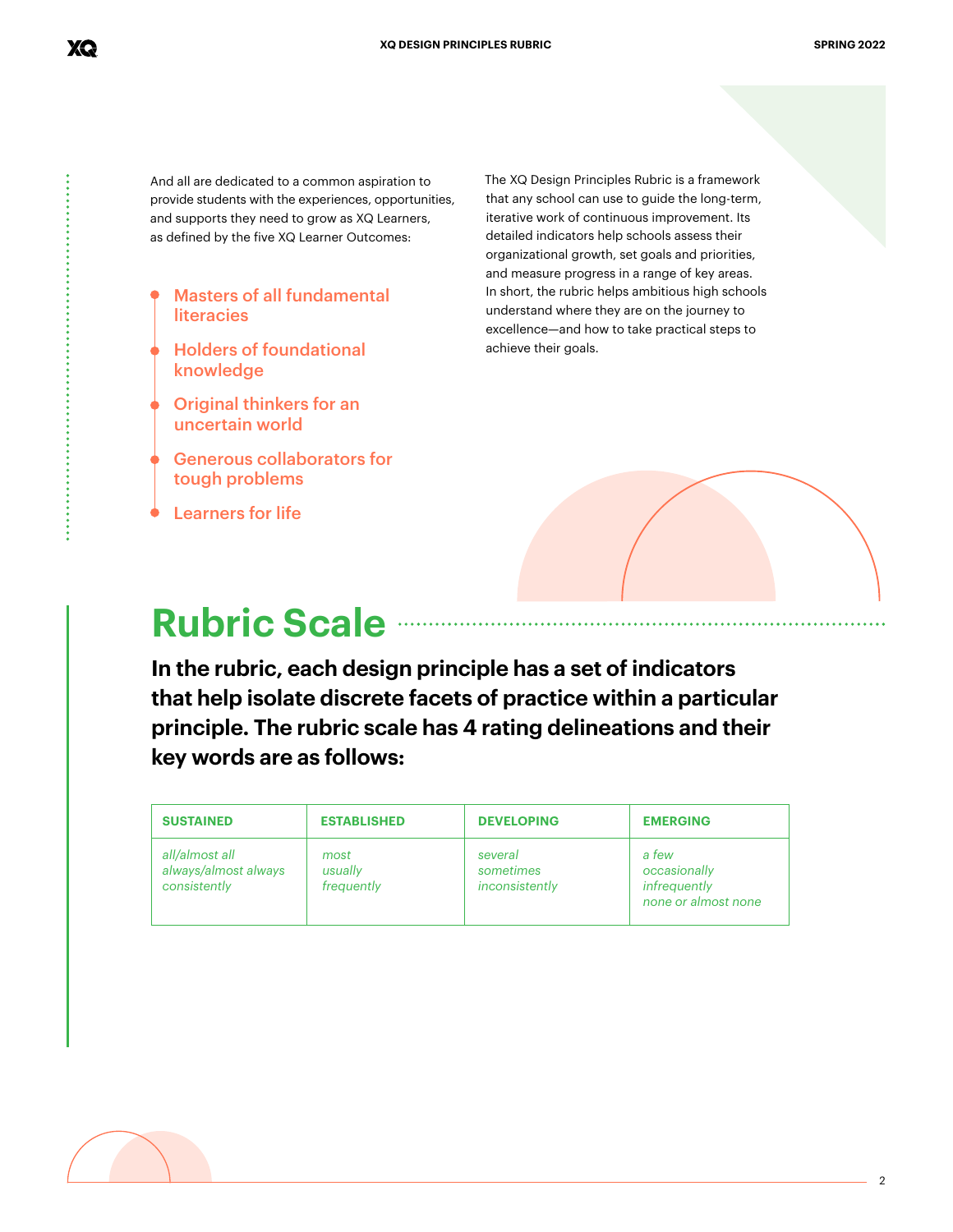## **Design Principle Definitions & Corresponding Indicators**

**The six Design Principles, their definitions, and corresponding indicators reflecting each principle in practice are as follows:**

#### **01 • STRONG MISSION AND CULTURE** A. Growth mindset-aligned mission that believes in all learners

A unifying set of values and principles that provide common purpose, express belief in the potential of every student, and define every aspect of a school.

#### **MEANINGFUL, ENGAGED LEARNING 02 MEANINGFUL, ENGAGED** A. Curriculum and pedagogical understanding

Innovative approaches to curriculum and teaching that use real-world, interdisciplinary learning experiences to enable students to develop and apply deep content knowledge and complex skills.

#### **CARING, TRUSTING 03 RELATIONSHIPS**

Consistent emphasis on truly getting to know students, both inside and outside the classroom, and on building positive relationships among students and between students and adults.

#### **04 YOUTH VOICE AND CHOICE**

An approach to teaching, learning, and an overall school culture that focuses on giving all students opportunities to build their identities as learners and develop the capacity for agency and autonomy.

#### **05 COMMUNITY PARTNERSHIPS**

Powerful partnerships—with community and cultural institutions, business and industry, higher education, nonprofit organizations, and health and service providers—that provide support, real-world experiences, and networking opportunities for students, enabling them to envision and set goals for the future.

#### **06 - SMART USE OF TIME, SPACE,** A. Innovative practices **AND TECH**

Non-traditional, flexible uses of time, technology, space, place, financial resources, and roles to increase the effectiveness of teaching and learning.

- B. Equity at the center of the mission
- C. Mission-aligned school goals shared by all stakeholders
- D. Leader as caretaker of the mission
- 
- B. Teaching and learning for deep understanding
- C. Milestones, assessments, and cognitive lift
- D. Flexible and interdisciplinary learning
- E. Deep understanding of learners' progress
- F. Metacognitive development
- A. Relationships and primary person
- B. Trust and high expectations
- C. Self-understanding and identify formation
- D. Belonging powered by relationships and relevancy

- A. Voice and choice
- B. Youth empowerment
- C. School-supported agency and autonomy
- A. Mission-aligned partnerships
- B. Diverse and community embedded partnerships
- C. Symbiotic partnerships
- 
- B. Data-driven continuous improvement
- C. Flexible ways to utilize space and time
- D. Flexible ways to optimize human capital & development

E. Technology to bolster the learner experience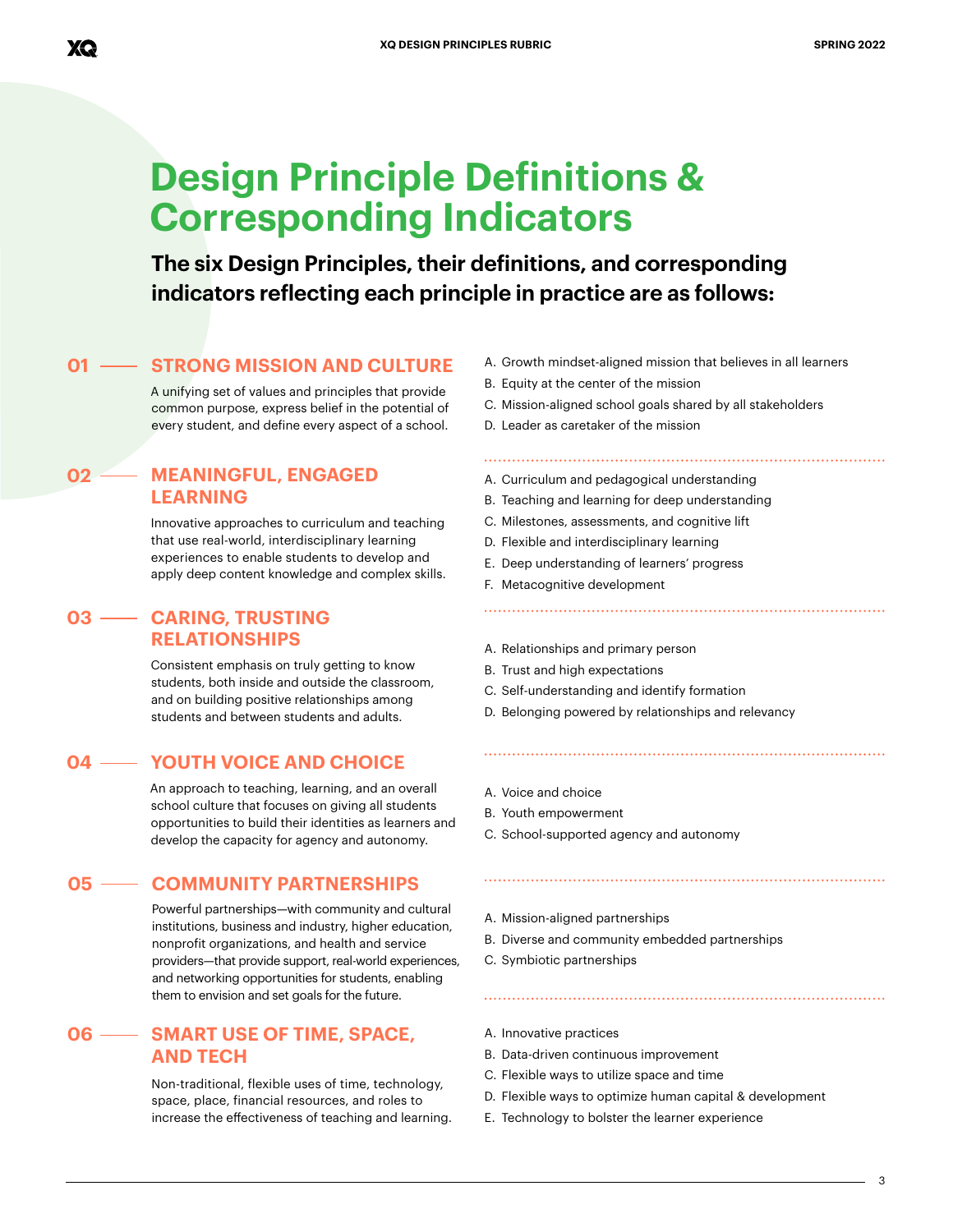## **Equity Commitment & Promotion**

**Given the moral, pedagogical, and legal imperative of ensuring equity and justice for all members of an educational community, the rubric scale also captures the evolution of school-based equity practices.**

The language of "historically marginalized groups" is used throughout the scale to allow for flexibility to apply to a range of contexts and ensure equity-based responses, such as making sure that Black boys and young men are not disproportionately subjected to disciplinary action; girls and young women are included in upper-level STEM courses; and Black, Indigenous, People of Color (BIPOC) learners, learners with disabilities, and English language learners are included in advanced classes.

Because some marginalized groups may not be disaggregated in formal/standardized data sets, such as LGBTQIA+ identities, school leaders should expand the definition of inclusion to account for representation, access, and success. As part of this work, all schools should collect and review disaggregated learner data and consider their lowest 10 percent performers as an additional demographic of the student body.

At the **SUSTAINED** level, equity is a schoolwide value held by all or almost all stakeholders, equity practices are integral to all systems and structures, and the school has developed a cycle of assessing learner outcomes to identify inequities, focusing on historically marginalized groups. As a result, all or almost all learners experience the benefits of the practice, and the school actively seeks to change any practices that negatively impact any learner or group of learners.

At the **ESTABLISHED** level, equity is a schoolwide value held by most stakeholders, equity practices are regularly attended to, and the school has developed a cycle of assessing learner outcomes to identify inequities, focusing on historically marginalized groups. As a result, most learners experience the benefits of the practice, and the school actively seeks to change any practices that negatively impact any learner or group of learners.

At the **DEVELOPING** level, equity is a stated value and equity practices are in place, such that some learners experience the positive effects of these practices and some equity practices exist to assess how systems, structures, and practices impact groups of learners, with the goal of improving practice to ensure equitable outcomes for all learners, focusing on historically marginalized groups.

At the **EMERGING** level, while equity may be a stated value and equity practices have been initiated, because only a small number of learners experience these new practices, overall practice at the school may still (unintentionally) replicate the effect of systems of oppression that result in inequitable learning experiences and outcomes, particularly for learners who are members of historically marginalized groups.



4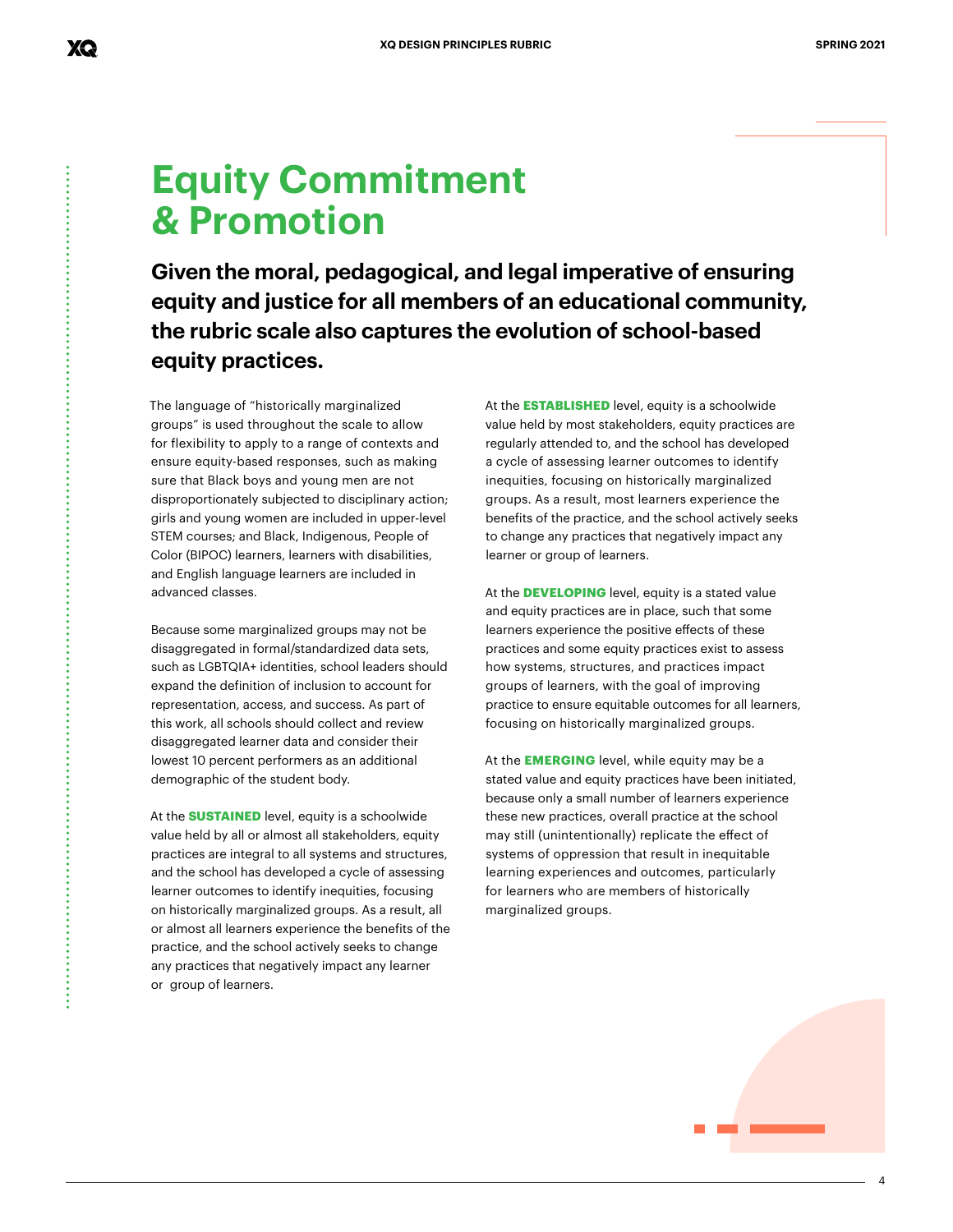## **Strong mission and culture**

**01**

A unifying set of values and principles that provide common purpose, express belief in the potential of every student, and define every aspect of a school.

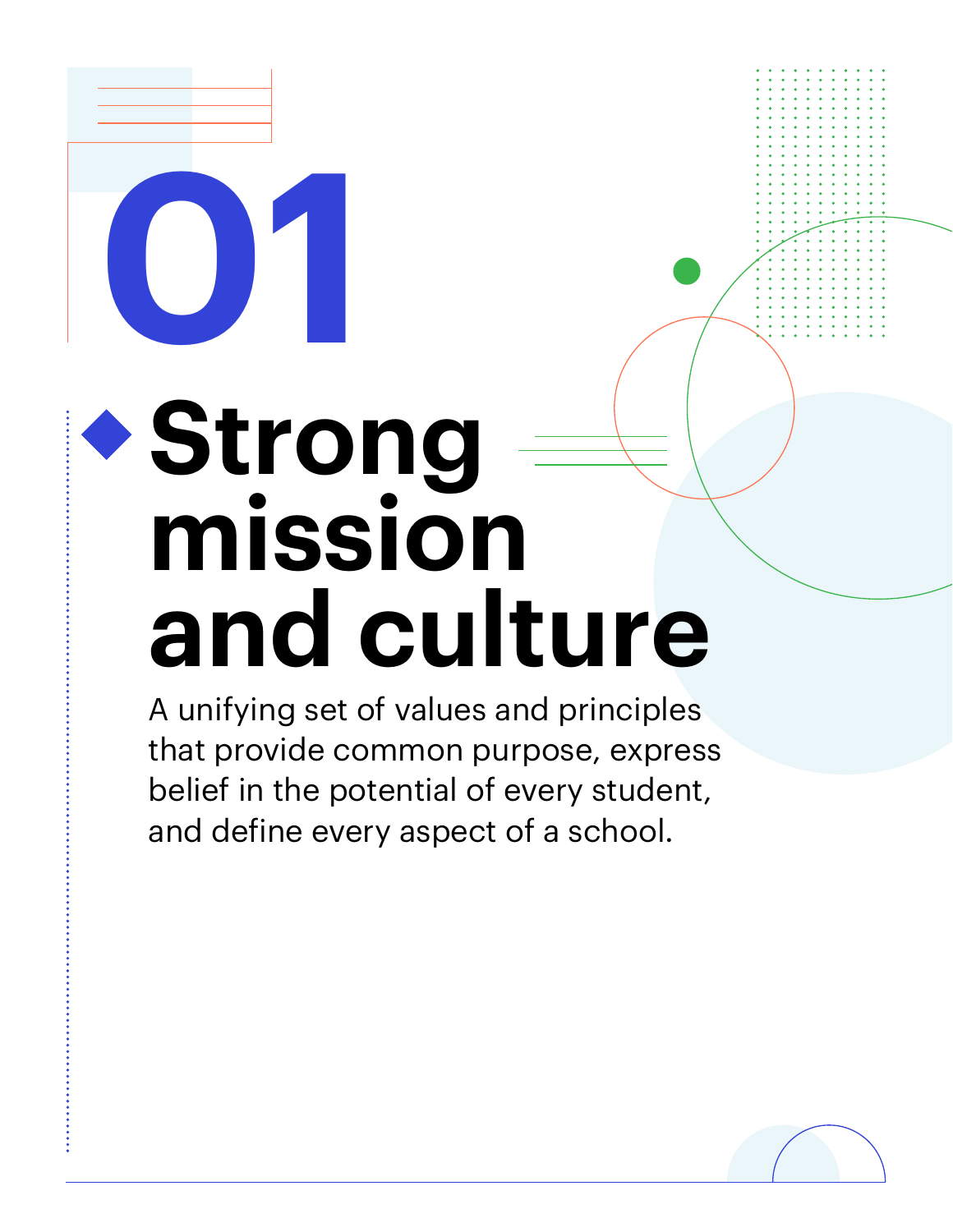## **1A Growth mindset-aligned mission that believes in all learners**

#### **SUSTAINED**

The school's mission underscores a **consistent** commitment to developing an academic and growth-oriented mindset as evidenced by the belief that **all** learners are held to high academic expectations and can master rigorous content, engage in problem solving and critical thinking, work collaboratively with their peers, communicate effectively, and pursue their own passions as learners; the school actively monitors academic expectations and **always** addresses insufficiently high expectations for any group of learners.

#### **ESTABLISHED**

The school's mission underscores an **established** commitment to developing an academic and growthoriented mindset as evidenced by the belief that **all** learners, are held to high academic expectations and can master rigorous content, engage in problem solving and critical thinking, work collaboratively with their peers, communicate effectively, and pursue their own passions as learners; the school actively monitors academic expectations and **usually** addresses insufficiently high expectations for any group of learners.

#### **DEVELOPING**

The school's mission underscores an **inconsistent** commitment to developing an academic and growthoriented mindset as evidenced by the belief that **most** learners are held to high academic expectations and can master rigorous content, engage in problem solving and critical thinking, work collaboratively with their peers, communicate effectively, and pursue their own passions as learners.

#### **EMERGING**

The school's mission underscores an **infrequent** commitment to developing an academic and growthoriented mindset as evidenced by the belief that **some** learners are held to high academic expectations and can master rigorous content, engage in problem solving and critical thinking, work collaboratively with their peers, communicate effectively, and pursue their own passions as learners.

6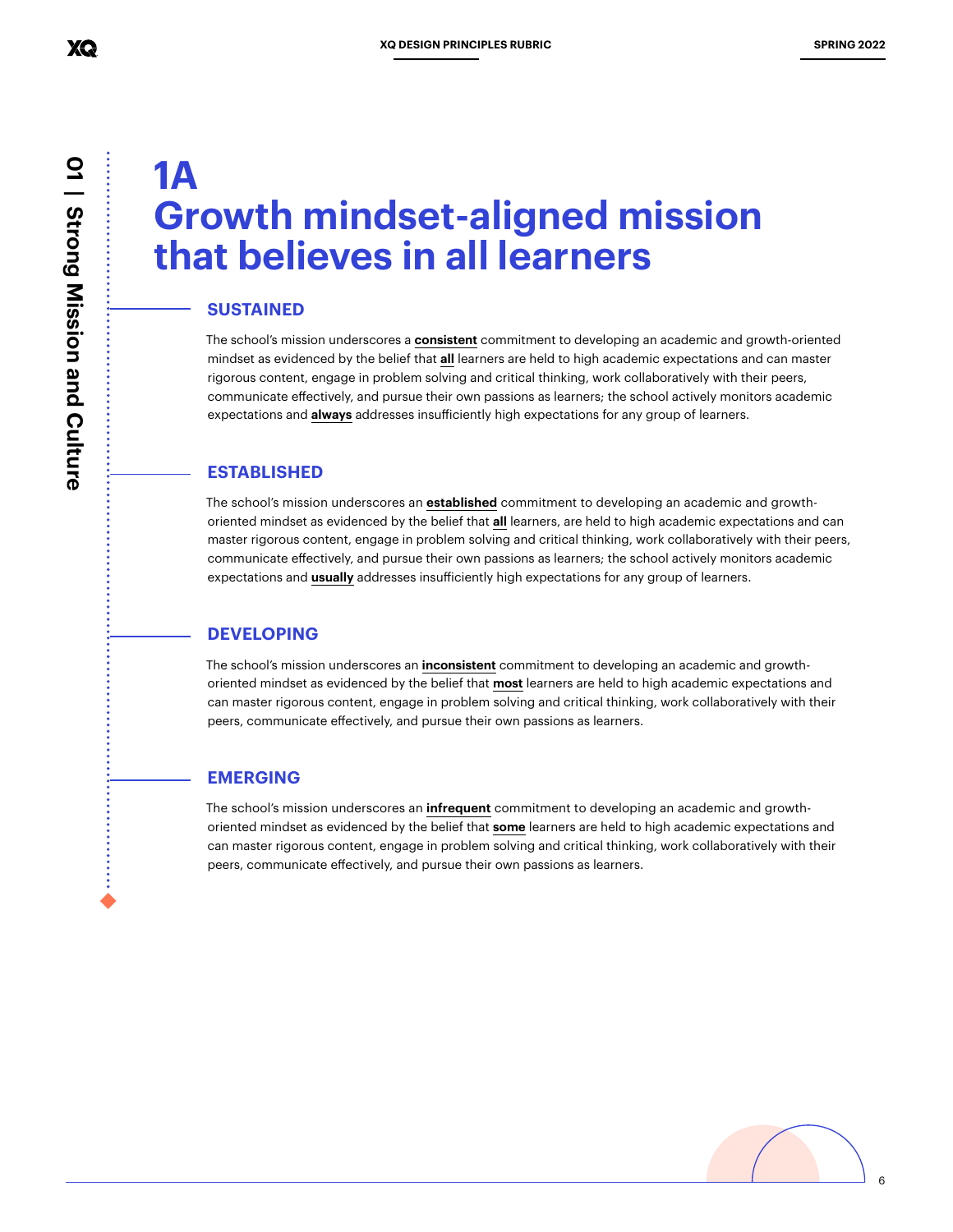## **1B Equity at the center of the mission**

#### **SUSTAINED**

Equity and anti-racism are mission priorities and the school **consistently** operationalizes these values throughout all systems and structures in service of the mission. **All** adults, through instructional practices and school systems and structures, enable each learner to be held to the same outcomes and provide equal opportunities for deeper learning to all learners. An equity focus is incorporated into **all** school systems and strategies, and the school community **consistently** engages in reflection, self-assessment, and internal auditing to uncover and eliminate all inequities.

#### **ESTABLISHED**

Equity and anti-racism are mission priorities and the school **usually** operationalizes these values throughout most of its systems and structures in service of the mission. **Most** adults, through instructional practices and school systems and structures, enable each learner to be held to the same outcomes and provide equal opportunities for deeper learning to all learners. An equity focus is incorporated into **most** school systems and strategies, and the school community **frequently** engages in reflection, self-assessment, and internal auditing to uncover and eliminate all inequities.

#### **DEVELOPING**

Equity and anti-racism are mission priorities and the school **sometimes** operationalizes these values throughout **some** of its systems and structures in service of the mission.

**Some** adults, through instructional practices and school systems and structures, enable each learner to be held to the same outcomes and provide equal opportunities for deeper learning to all learners. An equity focus is incorporated into **some** school systems and strategies, and the school community **inconsistently** engages in reflection, self-assessment, and internal auditing to uncover and eliminate all inequities.

#### **EMERGING**

Equity and anti-racism are mission priorities and the school **occasionally** operationalizes these values throughout a few of its systems and structures in service of the school's mission. **Few** adults, through instructional practices and school systems and structures, enable each learner to be held to the same outcomes and provide equal opportunities for deeper learning to all learners. An equity focus is incorporated into **few** school systems and strategies, and the school community **infrequently** engages in reflection, self-assessment, and internal auditing to uncover and eliminate all inequities.

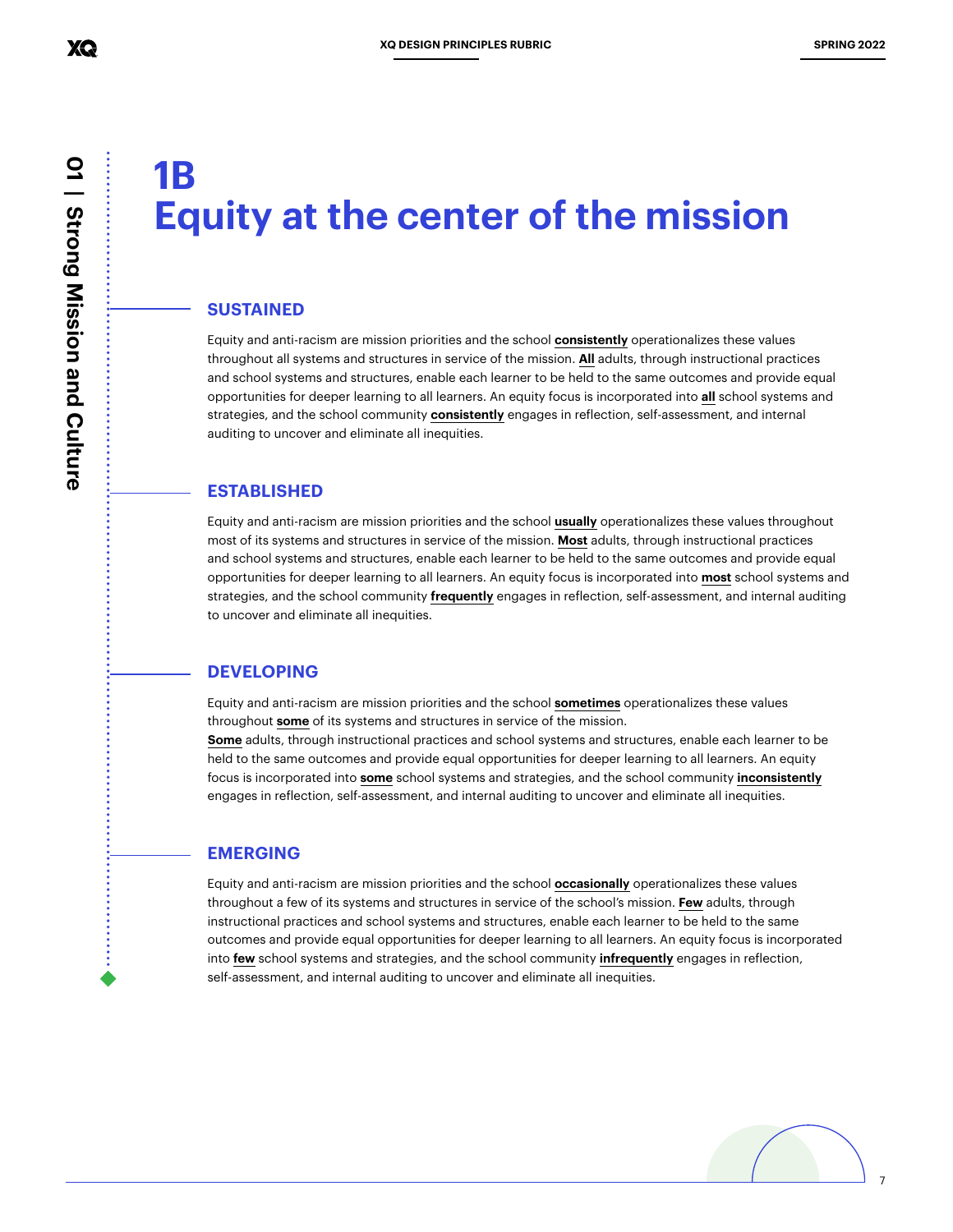# **01 | Strong Mission and Culture** 01 | Strong Mission and Culture

## **1C Mission-aligned school goals shared by all stakeholders**

#### **SUSTAINED**

The school mission is **consistently** articulated in a clear and compelling way with aligned, transparent, and ambitious goals shared by everyone; **all or almost all** stakeholders express excitement about the mission and commitment to nurturing a community where all learners can thrive. School structures **consistently** solicit and incorporate a diverse array of stakeholder voices into the school's work on mission, alignment, goal setting, and model iteration. These structures **consistently** empower stakeholders to communicate productively across lines of difference and power, and they include mechanisms for ensuring no learner voices, such as those from historically marginalized groups, are excluded.

#### **ESTABLISHED**

The school mission is **usually** articulated in a clear and compelling way with aligned, transparent, and ambitious goals shared by everyone; **most** stakeholders express excitement about the mission and commitment to nurturing a community where all learners can thrive. School structures **usually** solicit and incorporate a diverse array of stakeholder voices into the school's work on mission, alignment, goal setting, and model iteration. These structures **usually** empower stakeholders to communicate productively across lines of difference and power, and they include mechanisms for ensuring no learner voices, such as those from historically marginalized groups, are excluded.

#### **DEVELOPING**

The school mission is **inconsistently** articulated in a clear and compelling way with aligned, transparent, and ambitious goals shared by everyone, resulting in hierarchical decision-making and omission of **some** groups' voices; some stakeholders express excitement about the mission and commitment to nurturing a community where all learners can thrive. School structures **inconsistently** solicit and incorporate stakeholder voices into the school's work on mission, alignment, goal setting, and model iteration. These structures inconsistently empower stakeholders to communicate productively across lines of difference and power, and while they may **sometimes** include mechanisms for ensuring no learner voices, such as those from historically marginalized groups, are excluded. This may result in inequities in which some individuals' or groups' voices are amplified and prioritized.

#### **EMERGING**

The school mission is **infrequently** articulated in a clear and compelling way with aligned, transparent, and ambitious goals shared by everyone, resulting in hierarchical decision-making and omission of some groups' voices; a **few** stakeholders express excitement about the mission and commitment to nurturing a community where all learners can thrive. School structures **infrequently** solicit and incorporate stakeholder voices into the school's work on mission, alignment, goal setting, and model iteration. These structures **infrequently** empower stakeholders to communicate productively across lines of difference and power, and may result in inequities in which some individuals' or groups' voices are amplified and prioritized.

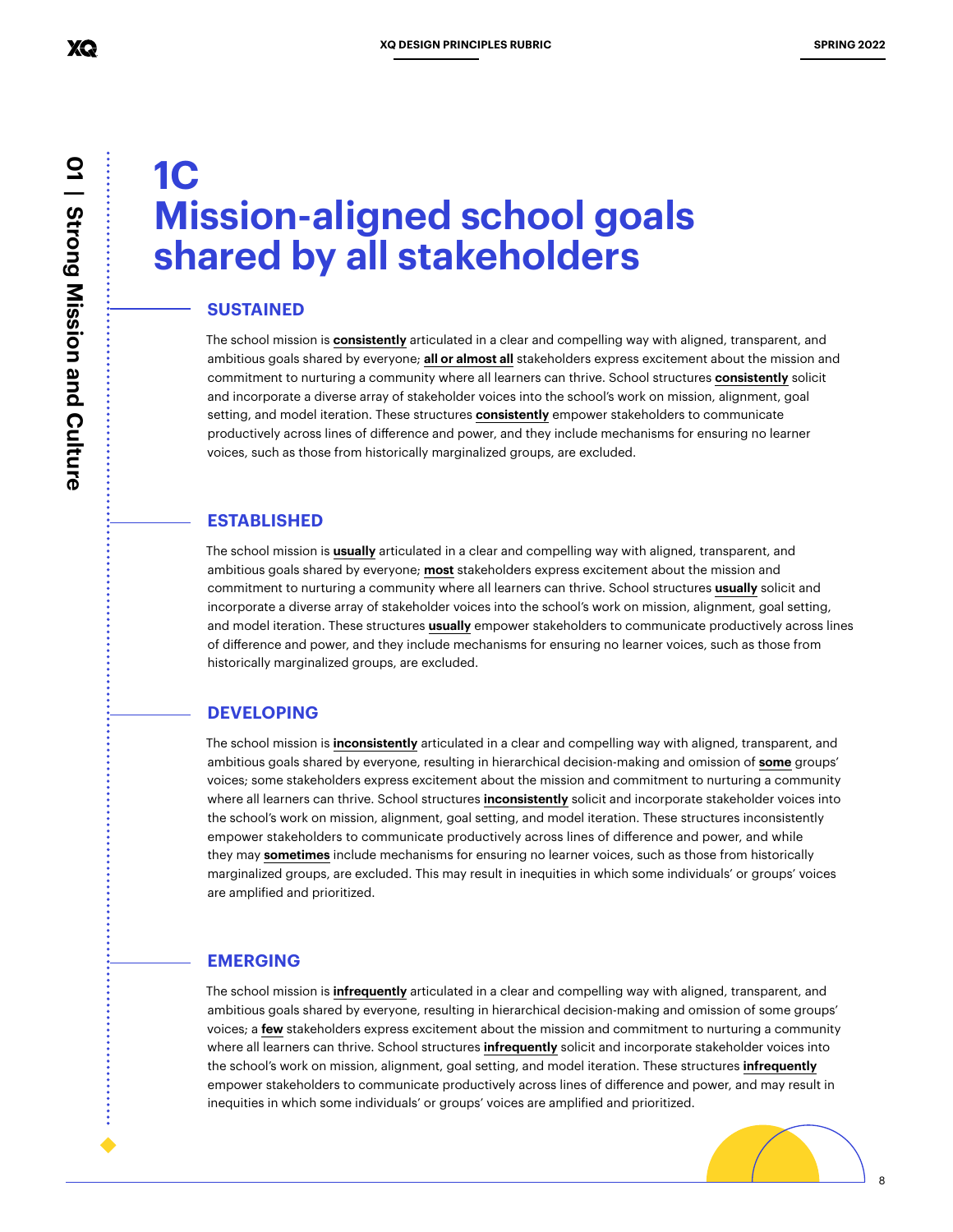## **1D Leader as caretaker of the mission**

#### **SUSTAINED**

School leadership **always** ensures that the mission and vision of the school are embodied in all aspects of the school's model; there is a **consistent** plan to teach and reinforce key expectations to all school stakeholders (i.e., learners, teachers, staff, and community members) that will lead to the desired school culture. The leader **consistently** ensures the mission is a litmus test for all decisions and changes, and as a result **almost all** aspects of the school are aligned to support the mission. The leader ensures decisions are **consistently** made in a transparent way, and dissenting opinions are **always** acknowledged. **All** stakeholders can articulate how decisions are made and their role in the decision-making process.

#### **ESTABLISHED**

School leadership **usually** ensures that the mission and vision of the school are embodied in all aspects of the school's model; there is **usually** a plan to teach and reinforce key expectations to all school stakeholders (i.e., learners, teachers, staff, and community members) that will lead to the desired school culture. The leader **usually** ensures the mission is a litmus test for all decisions and changes, and as a result **most** aspects of the school are aligned to support the mission. The leader ensures decisions are **frequently** made in a transparent way, and dissenting opinions are **usually** acknowledged. **Most** stakeholders can articulate how decisions are made and their role in the decision-making process.

#### **DEVELOPING**

School leadership **inconsistently** ensures that the mission and vision of the school are embodied in all aspects of the school's model; there is **sometimes** a plan to teach and reinforce key expectations to all school stakeholders (i.e., learners, teachers, staff, and community members) that will lead to the desired school culture. The leader **sometimes** ensures the mission is a litmus test for decisions and changes, and as a result **some** aspects of the school are aligned to support the mission. The leader ensures decisions are **inconsistently** made in a transparent way, and dissenting opinions are **sometimes** acknowledged. **Several** stakeholders can articulate how decisions are made and their role in the decision-making process.

#### **EMERGING**

School leadership **infrequently** ensures that the mission and vision of the school are embodied in all aspects of the school's model; there is **infrequently** a plan to teach and reinforce key expectations to all school stakeholders (i.e., learners, teachers, staff, and community members) that will lead to the desired school culture. The leader **infrequently** ensures the mission is a litmus test for all decisions and changes, and as a result **few** aspects of the school are aligned to support the mission. The leader ensures decisions are **occasionally** made in a transparent way, and dissenting opinions are **infrequently** acknowledged. A **few** stakeholders can articulate how decisions are made or their role in the decision-making process.

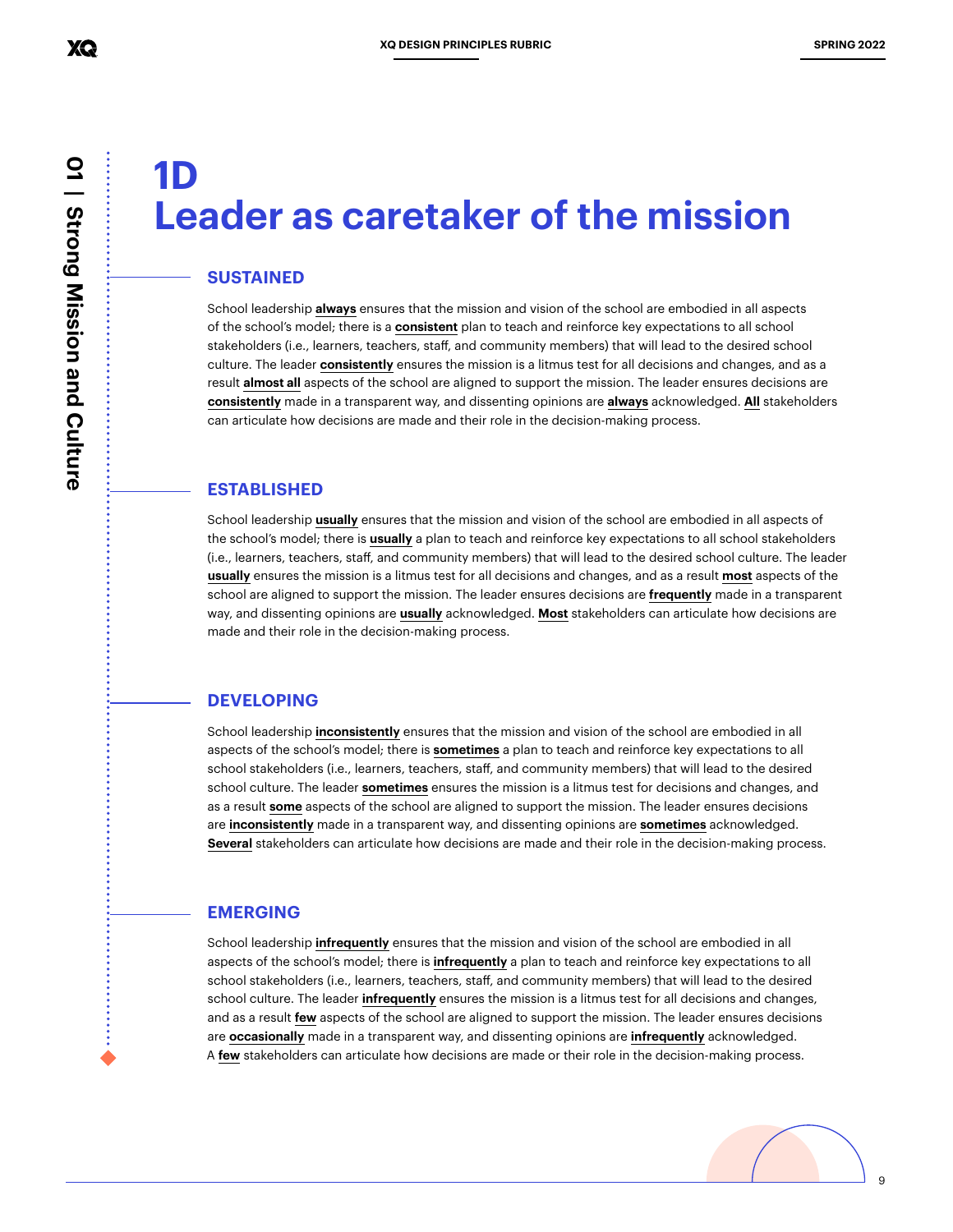# **02 Meaningful, engaged learning**

Innovative approaches to curriculum and teaching that use real-world, interdisciplinary learning experiences to enable students to develop and apply deep content knowledge and complex skills.

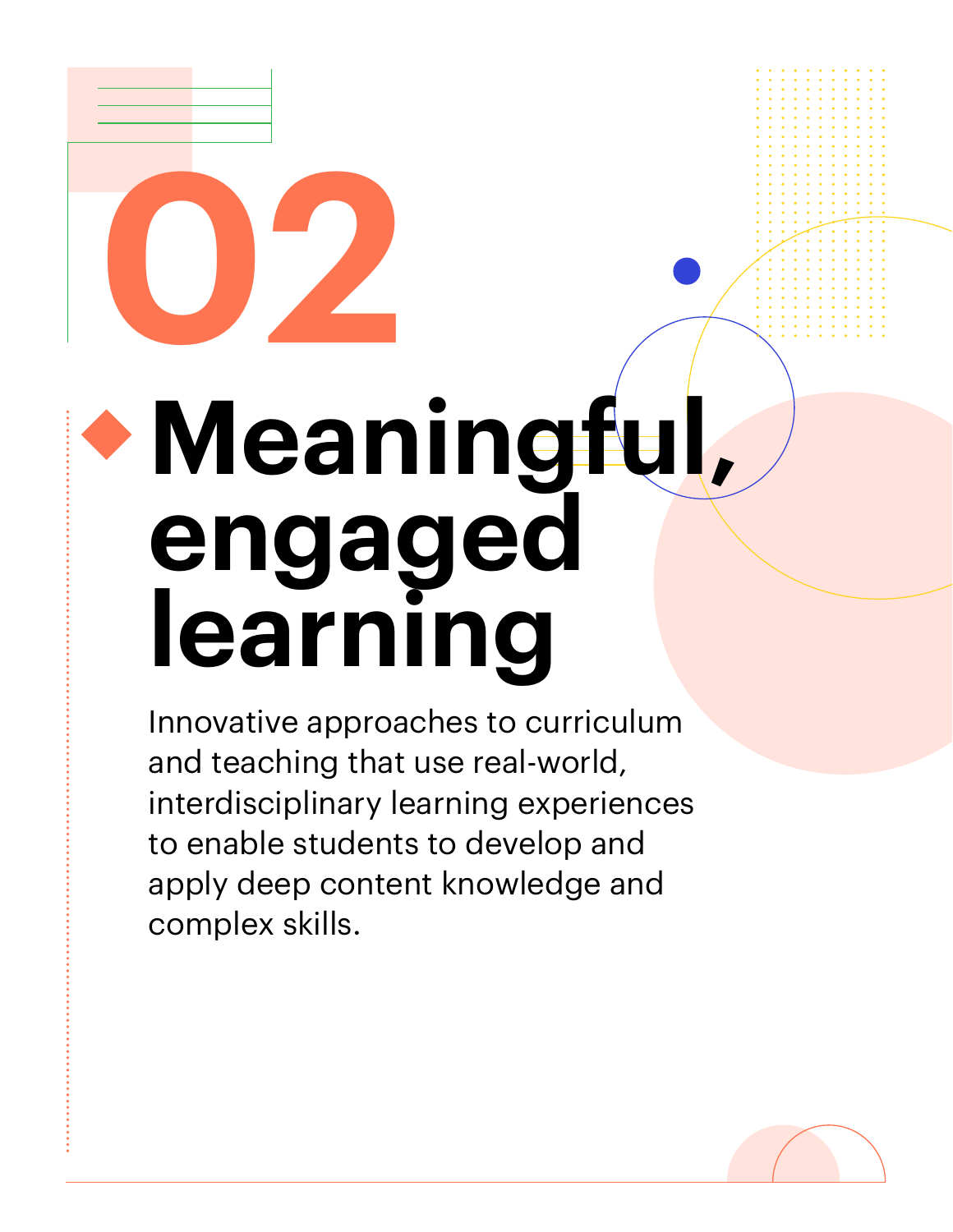## **2A Growth mindset-aligned mission that believes in all learners**

#### **SUSTAINED**

Curriculum **always or almost always** drives toward building a deep understanding of content and exhibition of complex skills that supports attainment of the XQ Learner Outcomes by **all** learners, rather than demonstrating low-level skills across surface-level content. Teaching and learning experiences are **always or almost always**  intentionally designed to develop learners' ability to pursue and understand information, examine and question the world, galvanize audiences and lead change efforts, and express themselves to others in the 21st century. Outcomes are **consistently** reviewed to safeguard equitable access to the curriculum, including for learners from historically marginalized groups, and are **consistently** tuned and crosswalked with standards and with industry and community stakeholders to ensure real world relevance and consistent transferability of skills.

#### **ESTABLISHED**

Curriculum **usually** drives toward building a deep understanding of content and exhibition of complex skills by **most** learners rather than demonstrating low-level skills across surface-level content. Teaching and learning are **usually** centered around developing learners' ability to pursue and understand information, examine and question the world, galvanize audiences and lead change efforts, and express themselves to others in the 21st century. Outcomes are **frequently** reviewed to safeguard equitable access to that curriculum, including for learners from historically marginalized groups, and are **frequently** tuned and crosswalked with standards and with industry and community stakeholders to ensure real world relevance and consistent transferability of skills.

#### **DEVELOPING**

Curriculum **sometimes** drives toward building a deep understanding of content and exhibition of complex skills by **some** learners rather than demonstrating low-level skills across surface-level content. Teaching and learning are **sometimes** centered around developing learners' ability to pursue and understand information, examine and question the world, galvanize audiences and lead change efforts, and express themselves to others in the 21st century. Outcomes are **inconsistently** reviewed to safeguard equitable access to that curriculum, including for learners from historically marginalized groups, and are **inconsistently** tuned and crosswalked with standards and with industry and community stakeholders to ensure real world relevance and consistent transferability of skills.

#### **EMERGING**

Curriculum **occasionally** drives toward building a deep understanding of content and exhibition of complex skills by **few** learners rather than demonstrating low-level skills across surface-level content. Teaching and learning are **occasionally** centered around developing learners' ability to pursue and understand information, examine and question the world, galvanize audiences and lead change efforts, and express themselves to others in the 21st century. Outcomes are **infrequently** reviewed to safeguard equitable access to that curriculum, including for learners from historically marginalized groups, and are **infrequently** tuned and crosswalked with standards and with industry and community stakeholders to ensure real world relevance and consistent transferability of skills.

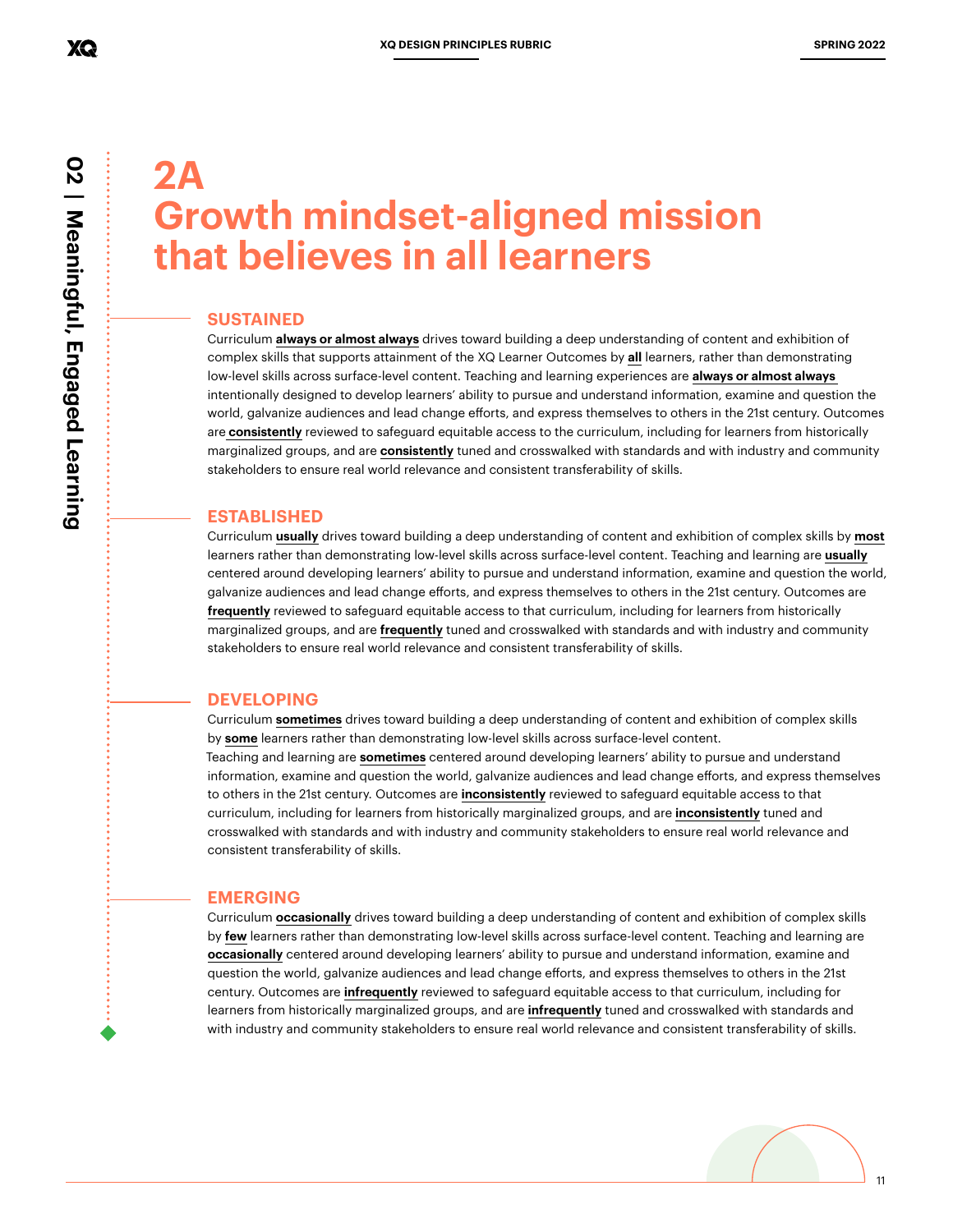XQ

**2B Teaching and learning for deep understanding**

#### **SUSTAINED**

Teachers **consistently** employ culturally responsive and sustaining instructional practices (e.g., teachers educating themselves about the cultural experiences of their specific learners and teachers helping learners to connect new content to culturally relevant examples and metaphors from learners' communities and everyday lives) to enable deeper learning by **all** learners. There are **consistent** examples in **all or almost all** classes of practices and content that enable learners to see their identities reflected in the classroom, and students are **consistently** able to articulate the connections between what they are learning and their lived experiences, identity and aspirations. Instructional practices **consistently** shift the cognitive load from the teacher to the learner facilitating learners' development of skills, executive functions, and ability to grapple with rigorous content in multiple ways (i.e. cognitive load) rather than memorizing large amounts of information. **All** learners perform the cognitive work by reading, writing, discussing, collaborating, analyzing, computing, or problem-solving. Driving questions **consistently** give students multiple opportunities to practice skills and knowledge, and are **consistently** designed to maximize thinking and discourse (e.g., cognitive lift) and prepare students for the learning milestone.

#### **ESTABLISHED**

Teachers **frequently** employ culturally responsive and sustaining instructional practices (e.g., teachers educating themselves about the cultural experiences of their specific learners and teachers helping learners to connect new content to culturally relevant examples and metaphors from learners' communities and everyday lives) to enable deeper learning by **most** learners. There are **frequent** examples in **most** classes of practices and content that enable learners to see their identities reflected in the classroom, and students are **frequently** able to articulate the connections between what they are learning and their lived experiences, identity and aspirations. Instructional practices **frequently** shift the cognitive load from the teacher to the learner by facilitating learners' development of skills, executive functions, and ability to grapple with rigorous content in multiple ways (i.e. cognitive load) rather than memorizing large amounts of information. **Most** learners perform the cognitive work by reading, writing, discussing, collaborating, analyzing, computing, or problem-solving. Driving questions **usually** give students multiple opportunities to practice skills and knowledge, and are **usually** designed to maximize thinking and discourse (e.g., cognitive lift) and prepare students for the learning milestone.

#### **DEVELOPING**

Teachers **inconsistently** employ culturally responsive and sustaining instructional practices (e.g., teachers educating themselves about the cultural experiences of their specific learners and teachers helping learners to connect new content to culturally relevant examples and metaphors from learners' communities and everyday lives) to enable deeper learning by **some** learners. There are **inconsistent** examples in **some** classes of practices and content that enable learners to see their identities reflected in the classroom, and students are **inconsistently** able to articulate the connections between what they are learning and their lived experiences, identity and aspirations. Instructional practices **inconsistently** shift the cognitive load from the teacher to the learner by facilitating learners' development of skills, executive functions, and ability to grapple with rigorous content in multiple ways (i.e. cognitive load) rather than memorizing large amounts of information. **Some** learners perform the cognitive work by reading, writing, discussing, collaborating, analyzing, computing, or problem-solving. Driving questions **sometimes** give students multiple opportunities to practice skills and knowledge, and are **sometimes** designed to maximize thinking and discourse (e.g., cognitive lift) and prepare students for the learning milestone.

#### **EMERGING**

Teachers infrequently employ culturally responsive and sustaining instructional practices (e.g., teachers educating themselves about the cultural experiences of their specific learners and teachers helping learners to connect new content to culturally relevant examples and metaphors from learners' communities and everyday lives) to enable deeper learning by **a few** learners. There are **infrequently** examples in **a few** classes of practices and content that enable learners to see their identities reflected in the classroom, and students are **infrequently** able to articulate the connections between what they are learning and their lived experiences, identity and aspirations. Instructional practices **infrequently** shift the cognitive load from the teacher to the learner by facilitating learners' development of skills, executive functions, and ability to grapple with rigorous content in multiple ways (i.e. cognitive load) rather than memorizing large amounts of information. **A few** learners perform the cognitive work by reading, writing, discussing, collaborating, analyzing, computing, or problem-solving. Driving questions **infrequently** give students multiple opportunities to practice skills and knowledge, and are **infrequently** designed to maximize thinking and discourse (e.g., cognitive lift) and prepare students for the learning milestone.

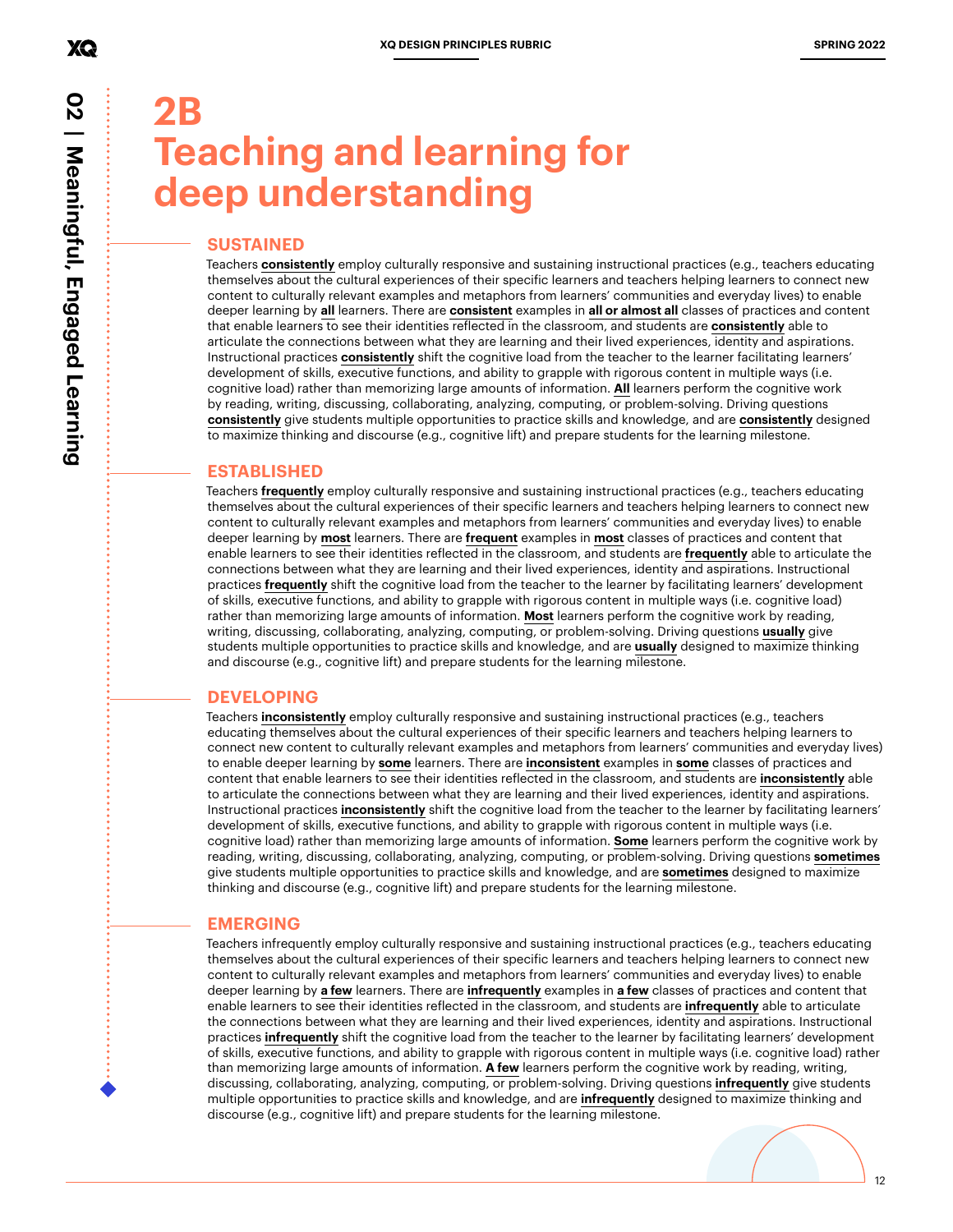## **2C Milestones, assessments, and cognitive lift**

#### **SUSTAINED**

Learning milestones (i.e., requirements), assessments, grading, and feedback are **consistently** aligned to a college and career ready bar with progress purposefully grounded in mastery of skills and knowledge. Assessments **consistently** provide authentic audiences and exit criteria that stress real world transfer of skills and knowledge. **All** learners perform the cognitive work of an assessment/learning milestone by reading, writing, discussing, collaborating, analyzing, computing, or problem-solving. Learning milestones and assessments are dynamic and **consistently** tuned to ensure all learners experience cognitive work aligned to a college and career ready bar and that no opportunity gap exists for learners from historically marginalized groups. Feedback **consistently** focuses on students debriefing the learning experience and practice of learning; it is **consistently** targeted, actionable and relevant; and it **consistently** comes from multiple lenses (e.g., teacher, learner, fellow learners, industry professionals, etc.).

#### **ESTABLISHED**

Learning milestones (i.e., requirements), assessments, grading, and feedback are **frequently** aligned to a college and career ready bar with progress purposefully grounded in mastery of skills and knowledge. Assessments **frequently** provide authentic audiences and exit criteria that stress real world transfer of skills and knowledge. **Most** learners perform the cognitive work of an assessment/learning milestone by reading, writing, discussing, collaborating, analyzing, computing, or problem-solving. Learning milestones and assessments are dynamic and **frequently** tuned to ensure all learners experience cognitive work aligned to a college and career ready bar, and that no opportunity gap exists for learners from historically marginalized groups. Feedback **frequently** focuses on students debriefing the learning experience and practice of learning; it is **frequently** targeted, actionable and relevant; and it **frequently** comes from multiple lenses (e.g., teacher, learner, fellow learners, industry professionals, etc.).

#### **DEVELOPING**

Learning milestones (i.e., requirements), assessments, grading, and feedback are **inconsistently** aligned to a college and career ready bar with progress purposefully grounded in mastery of skills and knowledge. Assessments **inconsistently** provide authentic audiences and exit criteria that stress real world transfer of skills and knowledge. **Some** learners perform the cognitive work of an assessment/learning milestone by reading, writing, discussing, collaborating, analyzing, computing, or problem-solving. Learning milestones and assessments are dynamic and **inconsistently** tuned to ensure all learners experience cognitive work aligned to a college and career ready bar, and that no opportunity gap exists for learners from historically marginalized groups. Feedback **inconsistently** focuses on students debriefing the learning experience and practice of learning; it is **inconsistently** targeted, actionable and relevant; and it **inconsistently** comes from multiple lenses (e.g., teacher, learner, fellow learners, industry professionals, etc.).

#### **EMERGING**

Learning milestones (i.e., requirements), assessments, grading, and feedback are **infrequently** aligned to a college and career ready bar with progress purposefully grounded in mastery of skills and knowledge. Assessments infrequently provide authentic audiences and exit criteria that stress real world transfer of skills and knowledge. **A few** learners perform the cognitive work of an assessment/learning milestone by reading, writing, discussing, collaborating, analyzing, computing, or problem-solving. Learning milestones and assessments are dynamic and **infrequently** tuned to ensure all learners experience cognitive work aligned to a college and career ready bar and that no opportunity gap exists for learners from historically marginalized groups. Feedback **infrequently** focuses on students debriefing the learning experience and practice of learning; it is **infrequently** targeted, actionable and relevant; and it **infrequently** comes from multiple lenses (e.g., teacher, learner, fellow learners, industry professionals, etc.).

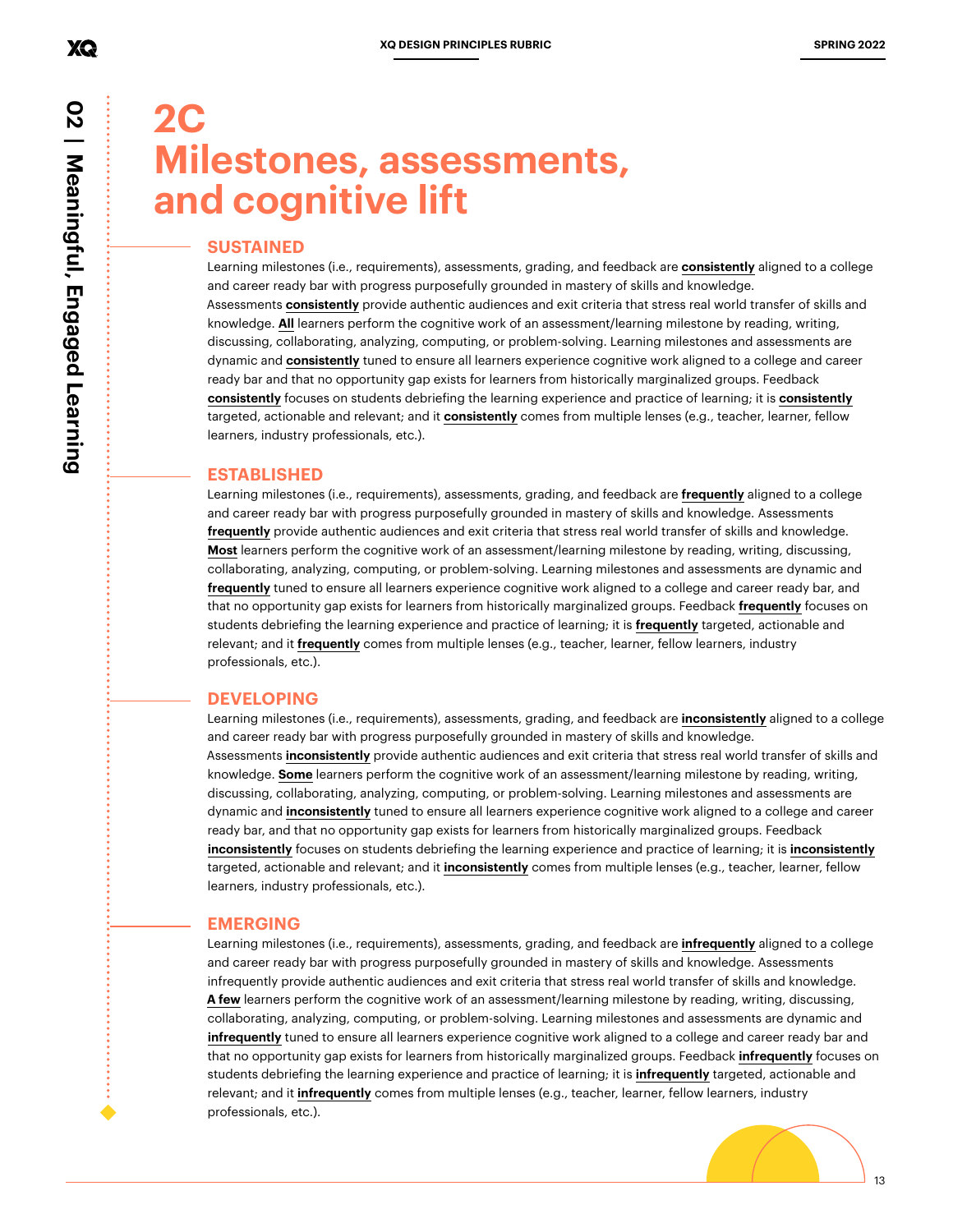**02 | Meaningful, Engaged Learning**

02 | Meaningful, Engaged Learning

## **2D Interdisciplinary learning**

#### **SUSTAINED**

Learning experiences are **consistently** and **intentionally** designed to be interdisciplinary with multiple opportunities to think critically and use multiple disciplines to solve big problems, learn from the real world, and step beyond the four walls of the classroom. Opportunities for learning enable **all** learners to build foundational knowledge and personal, people, and workplace skills (e.g., understanding and navigating systems, understanding cultural contexts and narratives, understanding and navigating power, using empathy and listening, etc.).

#### **ESTABLISHED**

Learning experiences are **frequently** and **intentionally** designed to be interdisciplinary with multiple opportunities to think critically and use multiple disciplines to solve big problems, learn from the real world, and step beyond the four walls of the classroom. Opportunities for learning enable **most** learners to build foundational knowledge and personal, people, and workplace skills (e.g., understanding and navigating systems, understanding cultural contexts and narratives, understanding and navigating power, using empathy and listening, etc.).

#### **DEVELOPING**

Learning experiences are **inconsistently** designed to be interdisciplinary with multiple opportunities to think critically and use multiple disciplines to solve big problems, learn from the real world, and step beyond the four walls of the classroom. Opportunities for learning enable **some** learners to build foundational knowledge and personal, people, and workplace skills (e.g., understanding and navigating systems, understanding cultural contexts and narratives, understanding and navigating power, using empathy and listening, etc.).

#### **EMERGING**

Learning experiences are **infrequently** designed to be interdisciplinary with multiple opportunities to think critically and use multiple disciplines to solve big problems, learn from the real world, and step beyond the four walls of the classroom. Opportunities for learning enable **a few** learners to build foundational knowledge and personal, people, and workplace skills (e.g., understanding and navigating systems, understanding cultural contexts and narratives, understanding and navigating power, using empathy and listening, etc.).

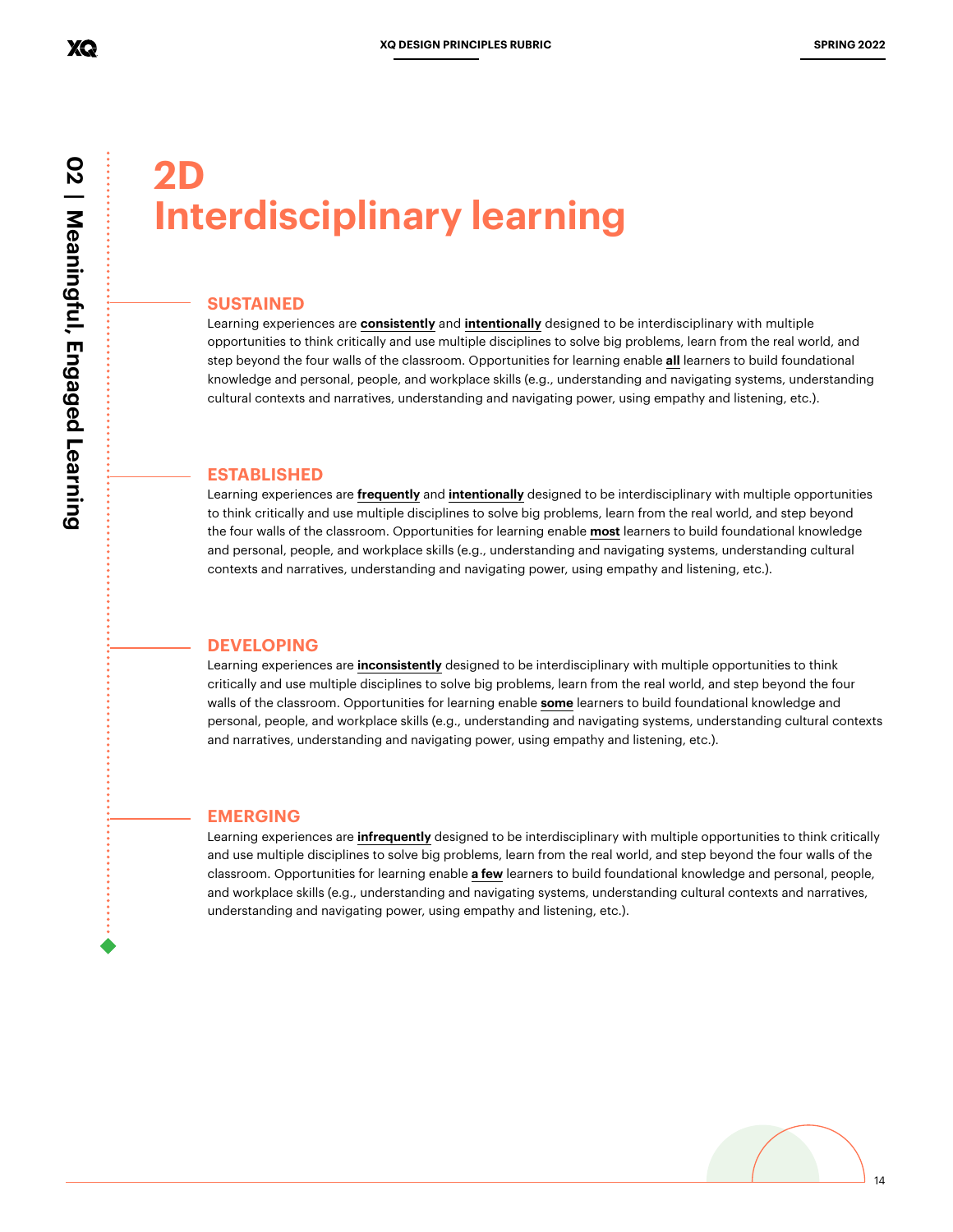## **2E Deep understanding of learners' progress**

#### **SUSTAINED**

**All** learners and adults have real-time access to relevant data from formal and informal assessments. Adults **consistently** use data (e.g., student work review, performance on assessments, etc.) at the individual learner level, classroom level, and school level to adjust instruction, intervention, and planning in order to accelerate learning, promote deep understanding, and ensure that no opportunity gap exists for learners from historically marginalized groups. **Comprehensive** systems and protocols (e.g., frequent conferencing) exist for adults to give constructive feedback, learners to self-reflect, and adults and learners to collaborate in service of creating clear individualized plans that allow **all** learners to appropriately increase metacognitive skills as well as self-direction and ownership in their learning. **All** learners have a clear understanding of what they know and can do and their next steps for continued growth and development.

#### **ESTABLISHED**

**Most** learners and adults have real-time access to relevant data from formal and informal assessments. Adults **frequently** use data (e.g., student work review, performance on assessments, etc.) at the individual learner level, classroom level, and school level to adjust instruction, intervention, and planning in order to accelerate learning, promote deep understanding, and ensure that no opportunity gap exists for learners from historically marginalized groups. **Intentionally designed** systems and protocols (e.g., frequent conferencing) exist for adults to give constructive feedback, learners to self-reflect, and adults and learners to collaborate in service of creating clear individualized plans that allow **most** learners to appropriately increase metacognitive skills as well as self-direction and ownership in their learning. **Most** learners have a clear understanding of what they know and can do and their next steps for continued growth and development.

#### **DEVELOPING**

**Some** learners and adults have real-time access to relevant data from formal and informal assessments. Adults **inconsistently** use data (e.g., student work review, performance on assessments, etc.) at the individual learner level, classroom level, and school level to adjust instruction, intervention, and planning in order to accelerate learning, promote deep understanding, and ensure that no opportunity gap exists for learners from historically marginalized groups. Some systems and protocols (e.g., frequent conferencing) exist for adults to give constructive feedback, learners to self-reflect, and adults and learners to collaborate in service of creating clear individualized plans that allow **some** learners to appropriately increase metacognitive skills as well as self-direction and ownership in their learning. **Some** learners have a clear understanding of what they know and can do and their next steps for continued growth and development.

#### **EMERGING**

**A few** learners and adults have real-time access to relevant data from formal and informal assessments. Adults **infrequently** use data (e.g., student work review, performance on assessments, etc.) at the individual learner level, classroom level, and school level to adjust instruction, intervention, and planning in order to accelerate learning, promote deep understanding, and ensure that no opportunity gap exists for learners from historically marginalized groups. **No** schoolwide systems and protocols (e.g., frequent conferencing) exist for adults to give constructive feedback, learners to self-reflect, and adults and learners to collaborate in service of creating clear individualized plans, although **a few** one-off structures may allow a few learners to appropriately increase metacognitive skills as well as self-direction and ownership in their learning. **A few** learners have a clear understanding of what they know and can do and their next steps for continued growth and development.



XQ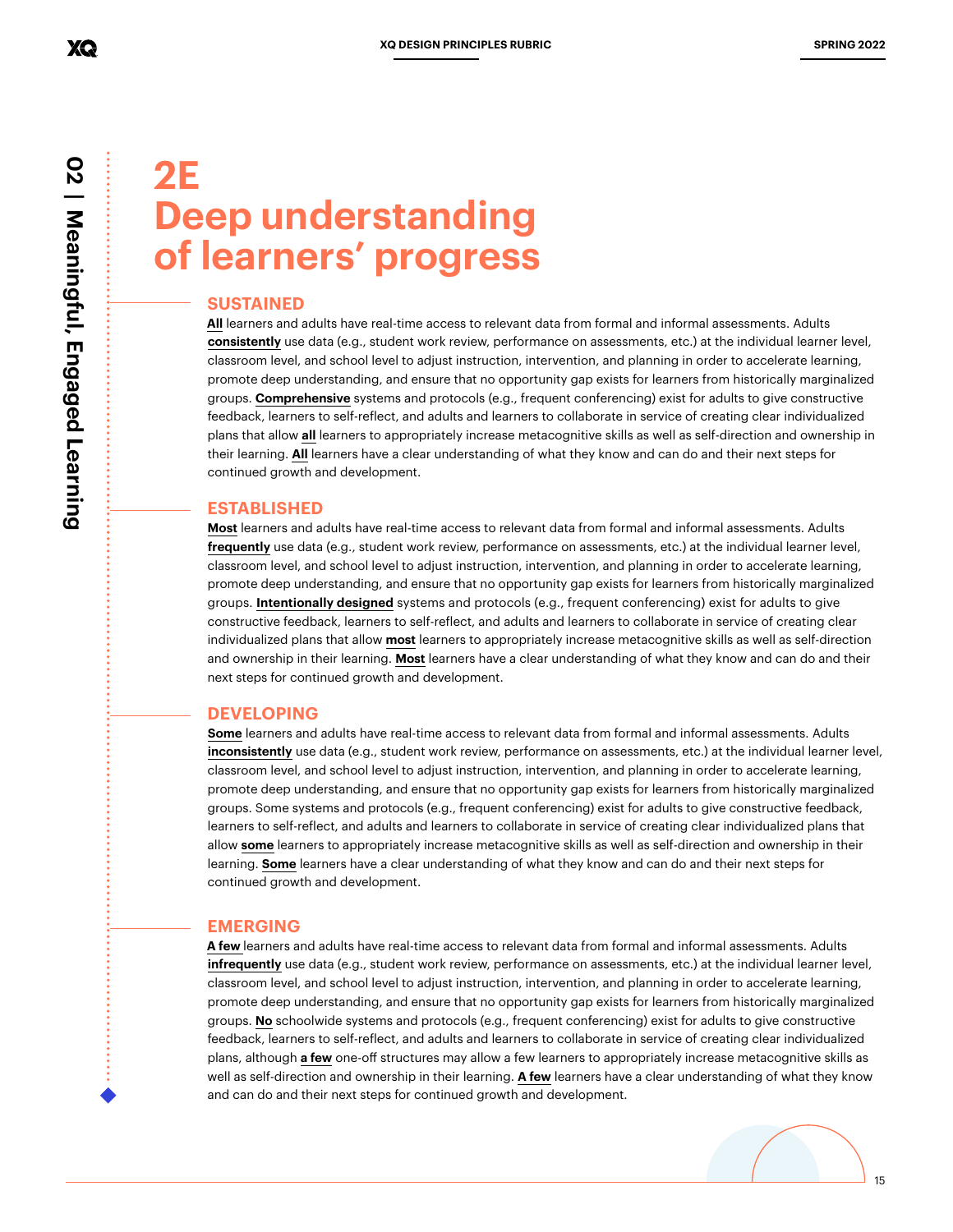## **2F Metacognitive development**

#### **SUSTAINED**

**All** adults in the school community embrace the responsibility to support learners in developing metacognitive skills (e.g., positive self-concept, realistic self-appraisal, etc.) and to foster the positive relationships necessary for metacognitive growth and deeper learning. Learners **consistently** self-reflect and understand their development both in their academic and socio-emotional learning. Learners are **consistently** able to articulate what they are learning and how it fits into their long term growth and goals. Learners can clearly articulate the arc of their learning journeys. Systems and structures throughout the school and school community **consistently** support learners' metacognitive development and provide multiple opportunities for learners to reflect and grow academically and socio-emotionally and develop cultural and community awareness.

#### **ESTABLISHED**

**Most** adults in the school community embrace the responsibility to support learners in developing metacognitive skills (e.g., positive self-concept, realistic self-appraisal, etc.) and to foster the positive relationships necessary for metacognitive growth and deeper learning. Learners **frequently** self-reflect and understand their development both in their academic and socio-emotional learning. Systems and structures throughout the school and school community **usually** support learners' metacognitive development and provide multiple opportunities for learners to reflect and grow academically and socio-emotionally, and develop cultural and community awareness.

#### **DEVELOPING**

**Some** adults in the school community embrace the responsibility to support learners in developing metacognitive skills (e.g., positive self-concept, realistic self-appraisal, etc.) and to foster the positive relationships necessary for metacognitive growth and deeper learning. Learners **frequently** self-reflect and understand their development both in their academic and socio-emotional learning. Learners are **inconsistently** able to articulate what they are learning and how it fits into their long term growth and goals. Learners can clearly articulate the arc of their learning journeys. Systems and structures throughout the school and school community **inconsistently** support learners' metacognitive development and provide multiple opportunities for learners to reflect and grow academically and socio-emotionally, and develop cultural and community awareness.

#### **EMERGING**

**A few** adults in the school community embrace the responsibility to support learners in developing metacognitive skills (e.g., positive self-concept, realistic self-appraisal, etc.) and to foster the positive relationships necessary for metacognitive growth and deeper learning. Learners **infrequently** self-reflect and understand their development both in their academic and socio-emotional learning. Learners are **infrequently** able to articulate what they are learning and how it fits into their long term growth and goals. Systems and structures throughout the school and school community **infrequently** support learners' metacognitive development and provide multiple opportunities for learners to reflect and grow academically and socio-emotionally, and develop cultural and community awareness.

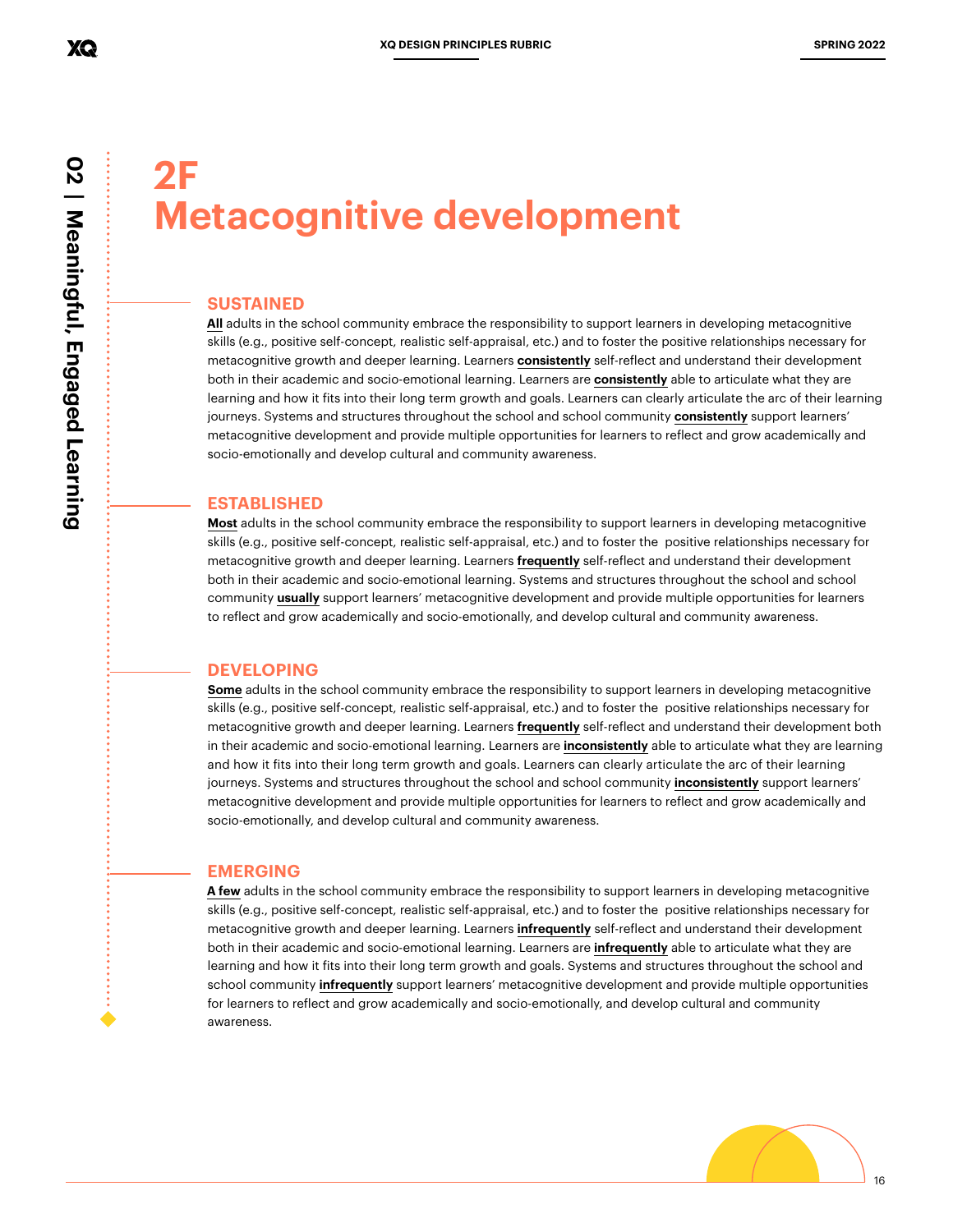# **03** Caring, **trusting relationships**

Consistent emphasis on truly getting to know students, both inside and outside the classroom, and on building positive relationships among students and between students and adults.

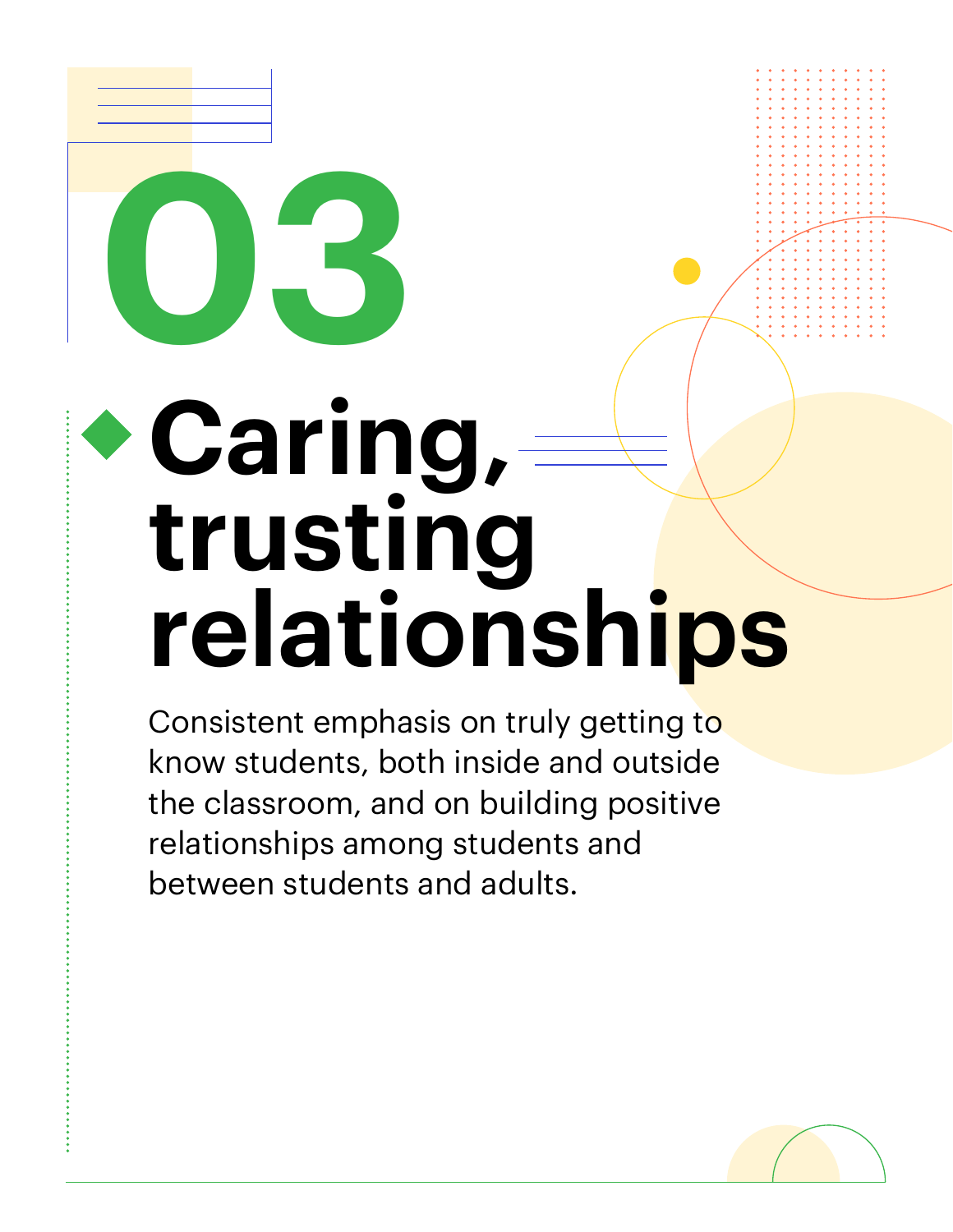## **3A Relationships and primary person**

#### **SUSTAINED**

Systems and structures are **consistently** in place for learners to connect and build strong relationships with adults, their peers, and the broader community to enable deeper learning and to create the conditions for metacognitive and adolescent development. There is a structure in place (primary person, crew, advisory, etc.) that effectively monitors **every** learner's academic and social emotional development, supports **every** learner in goal setting, and **consistently** and appropriately marshals critical support as needed. **Every learner** is well-known by at least one adult in the school and **always or almost always** accesses support as needed.

#### **ESTABLISHED**

Systems and structures are **frequently** in place for learners to connect and build strong relationships with adults, their peers, and the broader community to enable deeper learning and to create the conditions for metacognitive and adolescent development. There is a structure in place (primary person, crew, advisory, etc.) that effectively monitors **most** learner's academic and social emotional development, supports **most** learners in goal setting, and **frequently** and **appropriately** marshals critical support as needed. **Most learners** are well-known by at least one adult in the school and **usually** access support as needed.

#### **DEVELOPING**

Systems and structures are **inconsistently** in place for learners to connect and build strong relationships with adults, their peers, and the broader community to enable deeper learning and to create the conditions for metacognitive and adolescent development. There is a structure in place (primary person, crew, advisory, etc.) that effectively monitors **some** learner's academic and social emotional development, supports **some** learners in goal setting, and **inconsistently** marshals critical support as needed. **Some learners** are well-known by at least one adult in the school and **sometimes** access support as needed.

#### **EMERGING**

Systems and structures are **infrequently** in place for learners to connect and build strong relationships with adults, their peers, and the broader community to enable deeper learning and to create the conditions for metacognitive and adolescent development. There is a structure in place (primary person, crew, advisory, etc.) that effectively monitors **a few** learner's academic and social emotional development, supports **a few** learners in goal setting, and **infrequently** marshals critical support as needed. **A few** learners are well-known by at least one adult in the school and **occasionally** access support as needed.

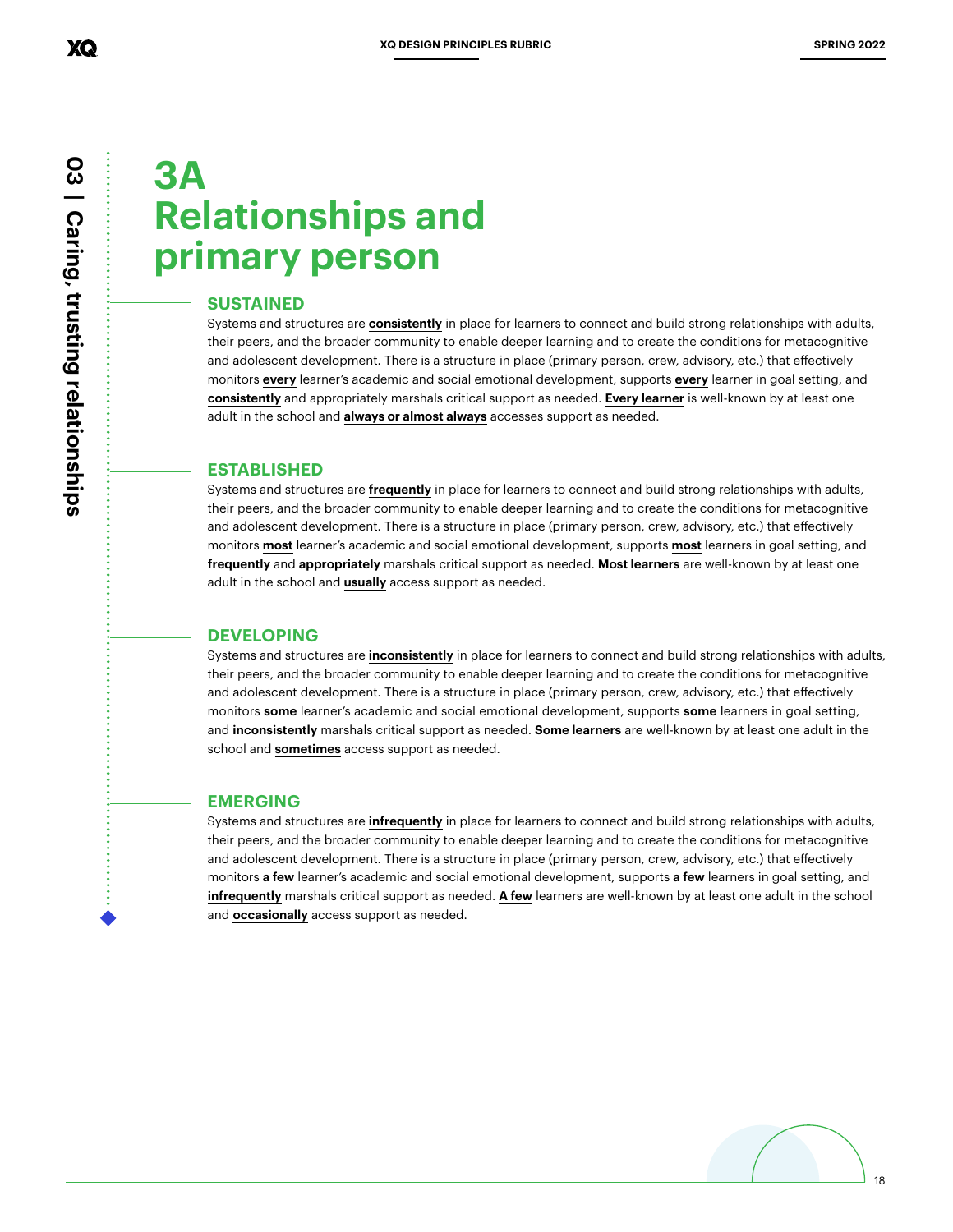## **3B Trust and high expectations**

#### **SUSTAINED**

There is a **pervasive** trust and belief in all learners' ability to achieve at the highest levels given the right supports and scaffolds to autonomy; this mindset, which is held by both adults and learners, is a product of an overall trusting environment that enables risk taking, personal growth, and a willingness to learn from mistakes. **All** adults unequivocally acknowledge the intersectional impacts of structural racism, sexism, classism, and other forms of discrimination in education and society at large and **consistently** work to dismantle the obstacles to achievement that learners from historically marginalized groups face. The school **always** addresses discord within the community through systems that empower stakeholders to challenge inequitable structures and facilitate learning from conflict. **All** stakeholders can articulate the school's process for conflict resolution and welcoming people back into the community after harm has been done.

#### **ESTABLISHED**

There is an **established** trust and belief in all learners' ability to achieve at the highest levels given the right supports and scaffolds to autonomy; this mindset, which is held by both adults and learners, is a product of an overall trusting environment that enables risk taking, personal growth, and a willingness to learn from mistakes. **Most** adults acknowledge acknowledge the intersectional impacts of structural racism, sexism, classism, and other forms of discrimination in education and society at large and **usually** work to dismantle the obstacles to achievement that learners from historically marginalized groups face. The school **usually** addresses discord within the community through systems that empower stakeholders to challenge inequitable structures and facilitate learning from conflict. **Most** stakeholders can articulate the school's process for conflict resolution and welcoming people back into the community after harm has been done.

#### **DEVELOPING**

There is an **inconsistent** trust and belief in learners' ability to achieve at the highest levels given the right supports and scaffolds to autonomy; this mindset, which is held by both adults and learners, is a product of the school's commitment to an overall trusting environment that enables risk taking, personal growth, and a willingness to learn from mistakes, although that environment may not be fully operationalized yet. While **some** adults acknowledge the intersectional impacts of structural racism, sexism, classism, and other forms of discrimination in education and society at large, some do not, and therefore adults **inconsistently** work to dismantle the obstacles to achievement that learners from historically marginalized groups face. The school **sometimes** addresses discord within the community through systems that empower stakeholders to challenge inequitable structures and facilitate learning from conflict. **Several** stakeholders can articulate the school's process for conflict resolution and provide examples of the school welcoming people back into the community after harm has been done.

#### **EMERGING**

There is an **occasional** trust and belief in learners' ability to achieve at the highest levels given the right supports and scaffolds to autonomy; this mindset, which should be held by both adults and learners, should be a product of an overall trusting environment that enables risk taking, personal growth, and a willingness to learn from mistakes, but is not apparent in the school environment – although this environment may be identified as a goal, it has not been operationalized. A **few** adults acknowledge the intersectional impacts of structural racism, sexism, classism, and other forms of discrimination in education and society at large therefore adults **infrequently** work to dismantle the obstacles to achievement that learners from historically marginalized groups face. The school **occasionally** addresses discord within the community. A few stakeholders can articulate the school's process for conflict resolution.

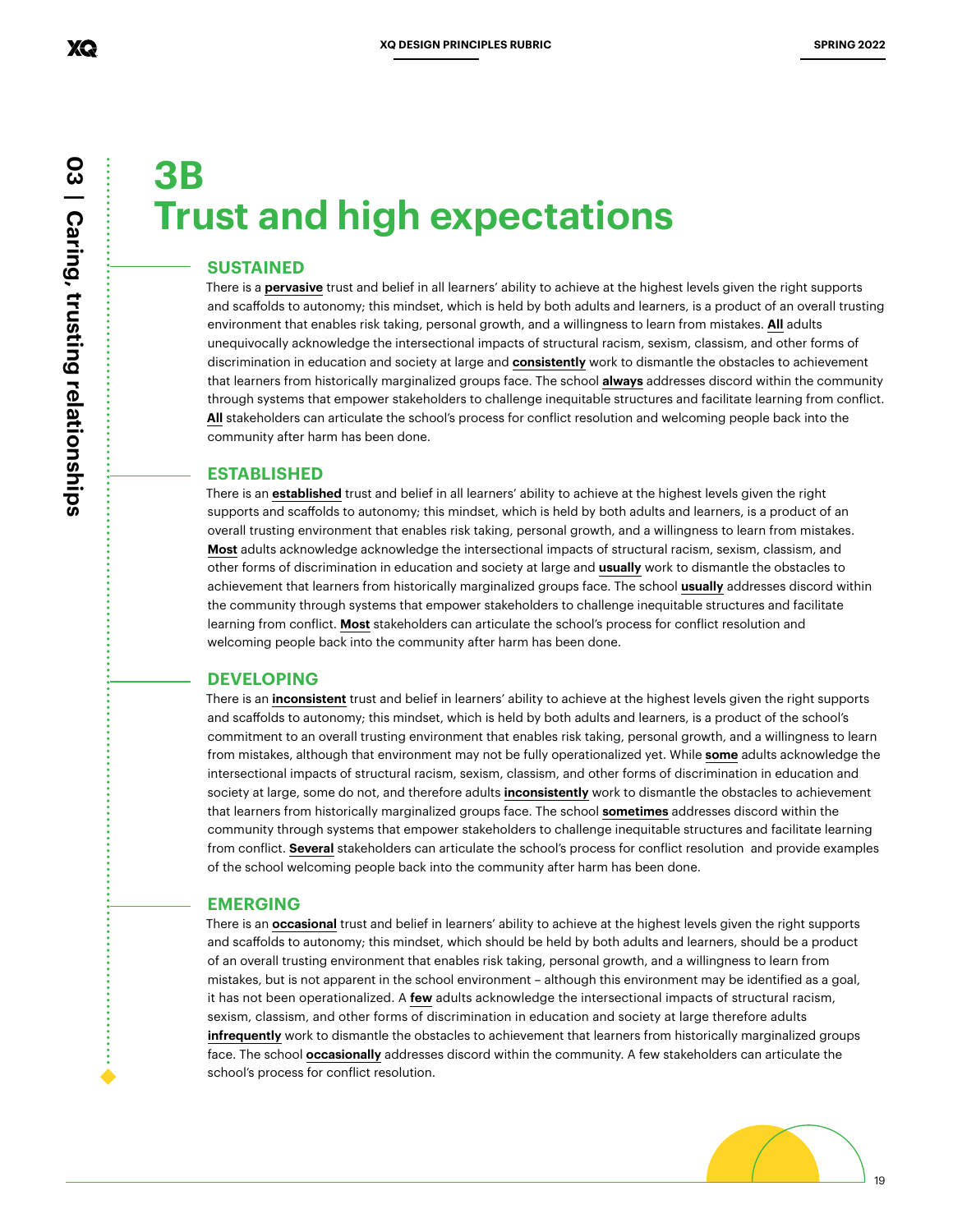## **3C Self-understanding and identity formation**

#### **SUSTAINED**

There is a **consistent** belief that each learner's journey toward academic success is interwoven in both their identity formation and their ability to trust those around them; a deep understanding of learners is **consistently** evident in the learning environment, which is designed to help learners explore and construct their identities, understand varied cultures, and make meaning of themselves and the world around them. The school community provides opportunities for **all** stakeholders to share, express, and celebrate their identities and cultures as well as engage in conversations around power, privilege, and difference. Stakeholders **consistently** have opportunities to learn from the diversity that exists within and beyond the school community. Adults **consistently** work to dismantle the obstacles to identity formation that learners from historically marginalized groups face. The school community **consistently** facilitates opportunities designed to help stakeholders reflect upon, understand, and value their intersecting identities.

#### **ESTABLISHED**

There is an **established** belief that each learner's journey toward academic success is interwoven in both their identity formation and their ability to trust those around them; a deep understanding of learners is **usually** evident in the learning environment, which is designed to help learners explore and construct their identities, understand varied cultures, and make meaning of themselves and the world around them. The school community provides opportunities for **most** stakeholders to share, express, and celebrate their identities and cultures as well as engage in conversations around power, privilege, and difference. Stakeholders **frequently** have opportunities to learn from the diversity that is present within the school community. Adults **usually** work to dismantle the obstacles to identity formation that learners from historically marginalized groups face. The school community **frequently** facilitates opportunities designed to help stakeholders reflect upon, understand, and value their identities.

#### **DEVELOPING**

There is an **inconsistent** belief that each learner's journey toward academic success is interwoven in both their identity formation and their ability to trust those around them; a deep understanding of learners is **sometimes** evident in the learning environment, which is designed to help learners explore and construct their identities, understand varied cultures, and make meaning of themselves and the world around them. The school community provides opportunities for **some** stakeholders to share, express, and celebrate their identities and cultures as well as engage in conversations around power, privilege, and difference. Stakeholders **frequently** have opportunities to learn from the diversity that is present within the school community. Adults **sometimes** work to dismantle the obstacles to identity formation that learners from historically marginalized groups face. The school community **sometimes** facilitates opportunities that help stakeholders reflect upon, understand, and value their identities.

#### **EMERGING**

There is an **infrequent** belief that each learner's journey toward academic success is interwoven in both their identity formation and their ability to trust those around them; a deep understanding of learners is **occasionally** evident in the learning environment, which is designed to help learners explore and construct their identities, understand varied cultures, and make meaning of themselves and the world around them. The school community provides opportunities for a **few** stakeholders to share, express, and celebrate their identities and cultures as well as engage in conversations around power, privilege, and difference. Stakeholders **infrequently** have opportunities to learn from the diversity that is present within the school community. Adults **infrequently** work to dismantle the obstacles to identity formation that learners from historically marginalized groups face. The school community **infrequently** facilitates opportunities that help stakeholders reflect upon, understand, and value their identities.

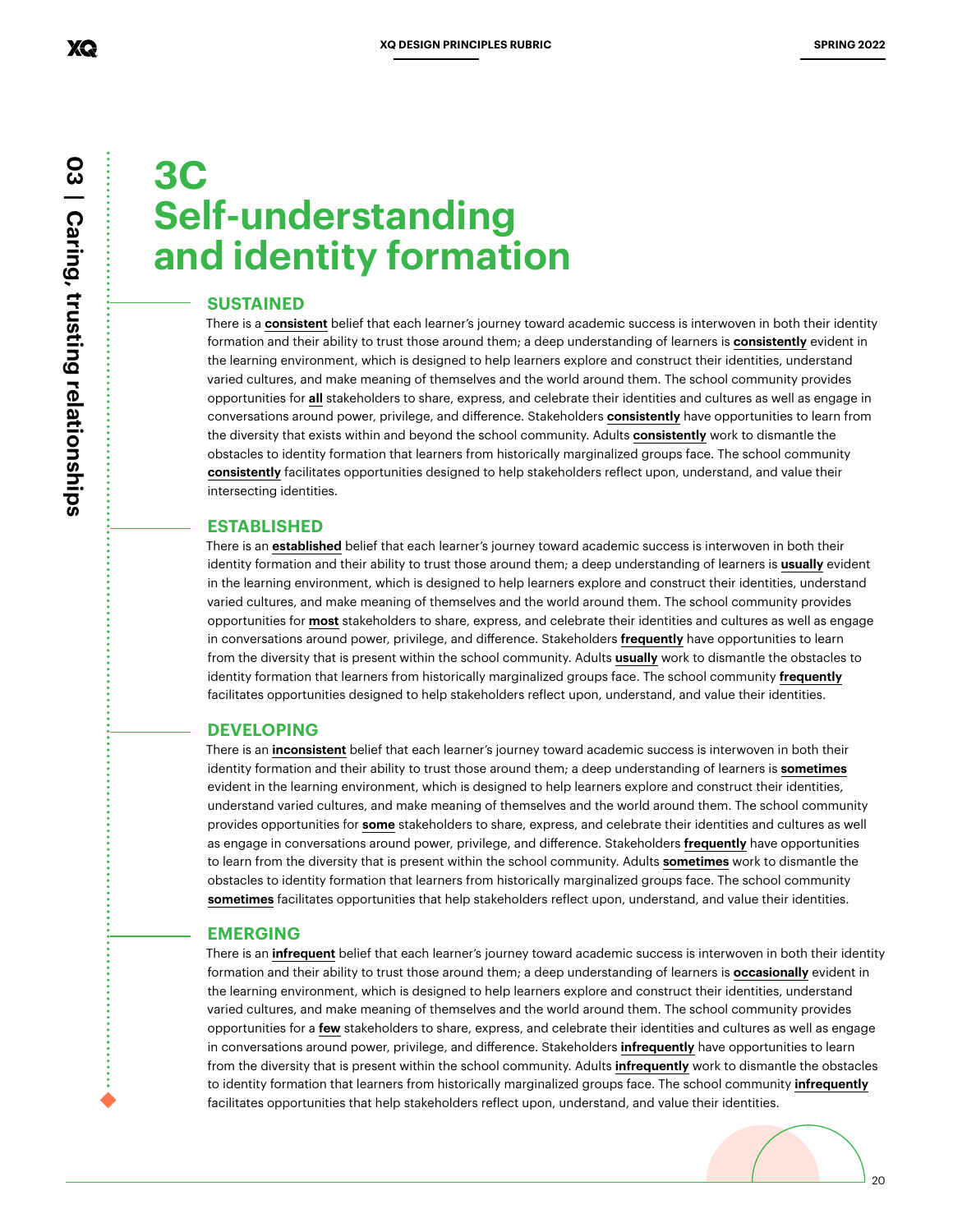## **3D Belonging powered by relationships and relevancy**

#### **SUSTAINED**

There is a **consistent** inclusive, asset-based approach to building a sense of belonging in the school for both learners and adults; **all** learners feel welcome, safe, and known, and **all** adults are able to execute culturally relevant and sustaining educational practices. The school **consistently** employs strategies for building and maintaining relationships, and **all or almost all** stakeholders can articulate connections between themselves and their school community.

#### **ESTABLISHED**

There is an **established** inclusive, asset-based approach to building a sense of belonging in the school for both learners and adults; **most** learners feel welcome, safe, and known, and **most** adults are able to execute culturally relevant and sustaining educational practices. The school **usually** employs strategies for building and maintaining relationships, and **most** stakeholders can articulate connections between themselves and their school community.

#### **DEVELOPING**

There is an **inconsistent** inclusive, asset-based approach to building a sense of belonging in the school for both learners and adults; **some** learners feel welcome, safe, and known, and **some** adults are able to execute culturally relevant and sustaining educational practices. The school **inconsistently** employs strategies for building and maintaining relationships, and **several** stakeholders can articulate connections between themselves and their school community.

#### **EMERGING**

There is an **occasional** inclusive, asset-based approach to building a sense of belonging in the school for both learners and adults; a **few** learners feel welcome, safe, and known, and a **few** adults are able to execute culturally relevant and sustaining educational practices. The school **infrequently** employs strategies for building and maintaining relationships, and a few stakeholders can articulate connections between themselves and their school community.

XQ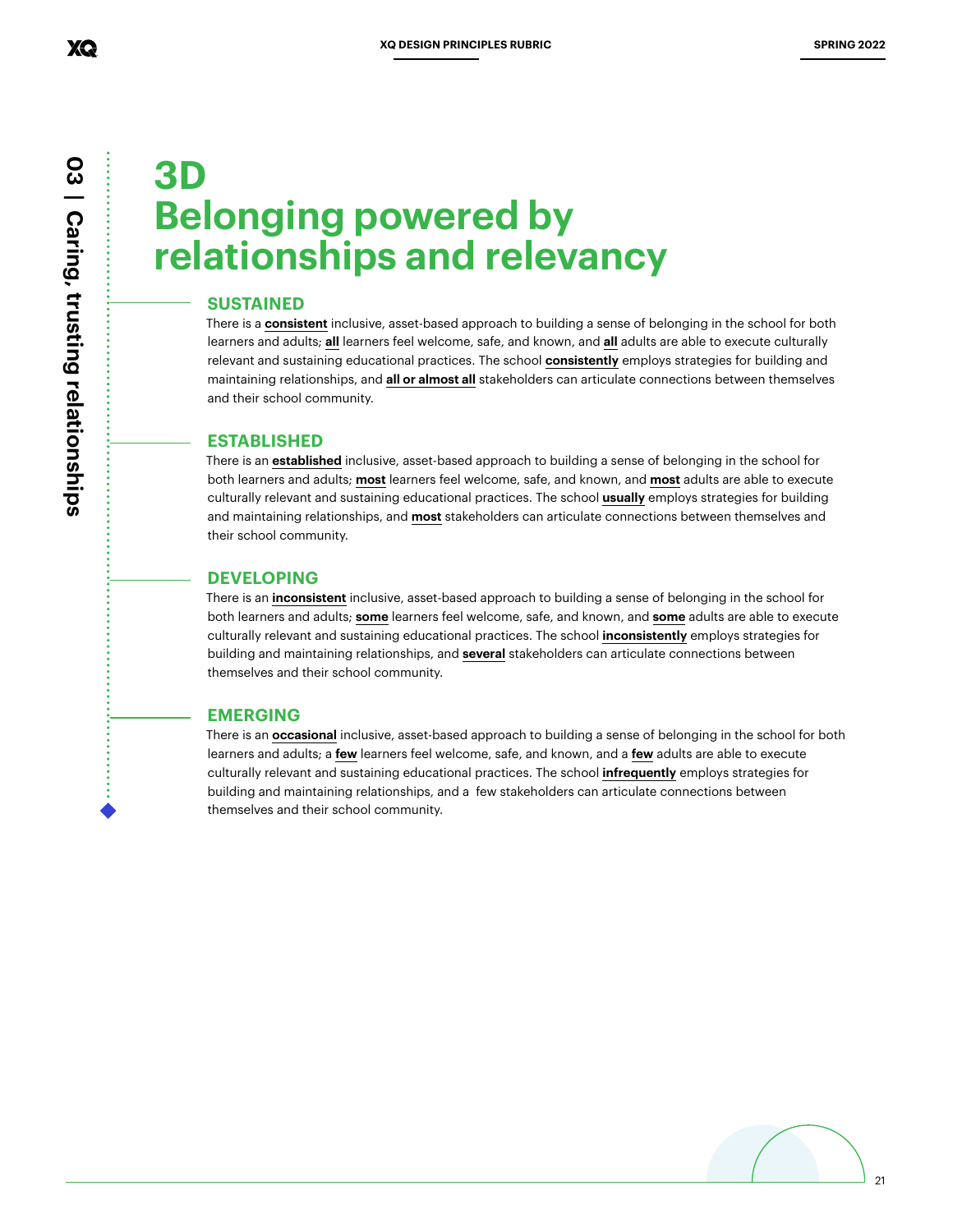## **Youth voice and choice**

**04**

An approach to teaching, learning, and an overall school culture that focuses on giving all students opportunities to build their identities as learners and develop the capacity for agency and autonomy.

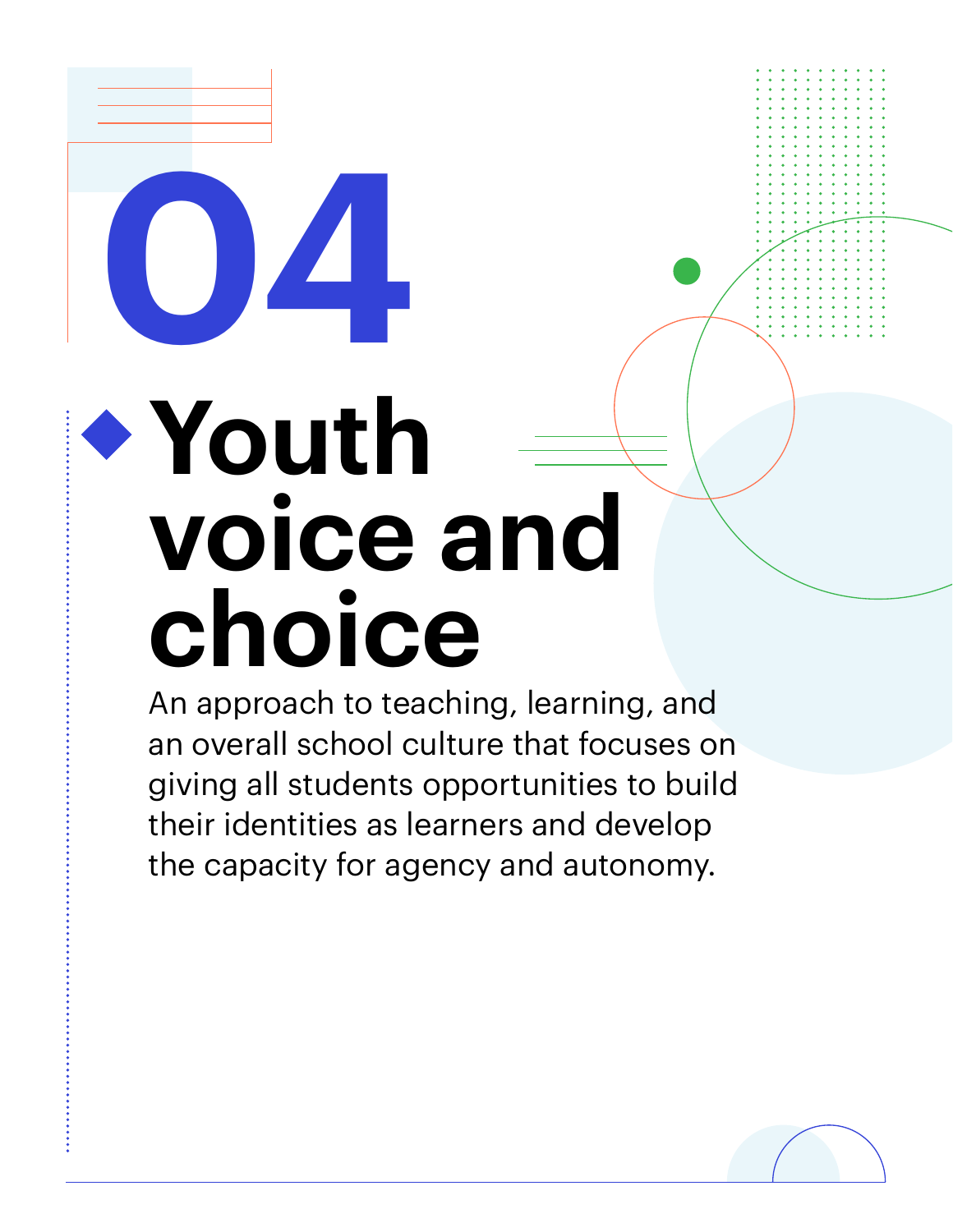## **4A Growth mindset-aligned mission that believes in all learners**

#### **SUSTAINED**

Systems and structures **consistently** exist for learners to have voice, choice, and agency in their education and their community including the ability to dream big and shape their experiences, craft and monitor their own goals, and reflect on their education in order to shape their identity as unique individuals. Systems and structures exist for **all** learners to **consistently** provide feedback about their individual and collective needs and interests to teachers and administration in order to shape **all** facets of the school.

#### **ESTABLISHED**

Systems and structures **usually** exist for learners to have voice, choice, and agency in their education and their community including the ability to dream big and shape their experiences, craft and monitor their own goals, and reflect on their education in order to shape their identity as unique individuals. Systems and structures exist for **most** learners to **frequently** provide feedback about their individual and collective needs and interests to teachers and administration in order to shape **most** facets of the school.

#### **DEVELOPING**

Systems and structures **sometimes** exist for learners to have voice, choice, and agency in their education and their community including the ability to dream big and shape their experiences, craft and monitor their own goals, and reflect on their education in order to shape their identity as unique individuals. Systems and structures exist for **some** learners to **sometimes** provide feedback about their individual and collective needs and interests to teachers and administration in order to shape **some** facets of the school.

#### **EMERGING**

Systems and structures **infrequently** exist for learners to have voice, choice, and agency in their education and their community including the ability to dream big and shape their experiences, craft and monitor their own goals, and reflect on their education in order to shape their identity as unique individuals. Systems and structures exist for a **few** learners to **infrequently** provide feedback about their individual and collective needs and interests to teachers and administration in order to shape a **few** facets of the school.

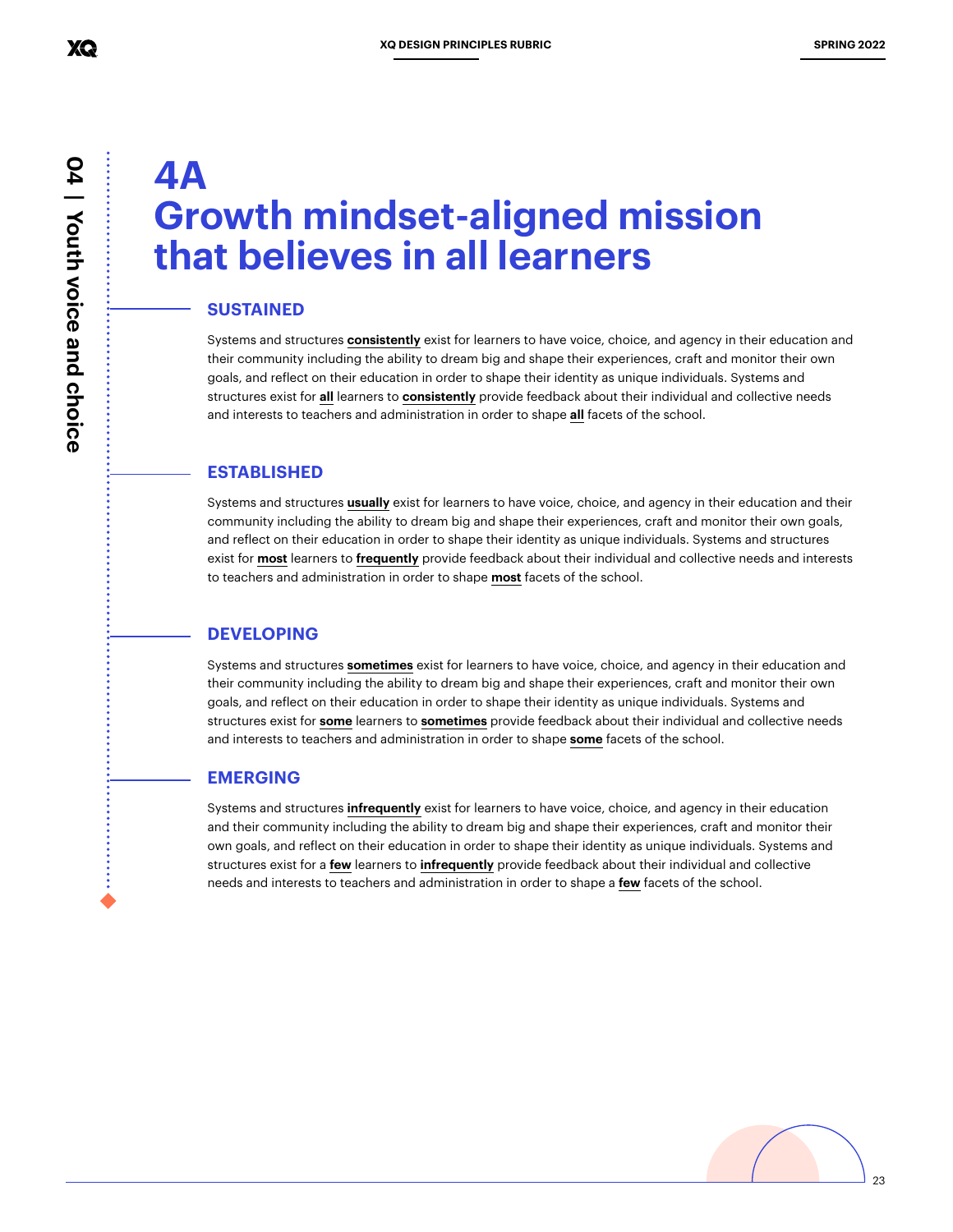### **4B Youth empowerment**

#### **SUSTAINED**

Learning is **consistently** flexible enough for learners to personalize their path toward postsecondary goals. Learners **consistently** are comfortable taking risks, making mistakes, learning from them, and applying that learning across myriad contexts. **All** learners have opportunities to engage in rigorous and relevant work that empowers them to have high expectations for themselves. Adults **consistently** hold space for learners to articulate what they need and to see themselves as having the agency to act on it.

#### **ESTABLISHED**

Learning is **usually** flexible enough for learners to personalize their path toward postsecondary goals. Learners **usually** are comfortable taking risks, making mistakes, learning from them, and applying that learning across myriad contexts. **Most** learners have opportunities to engage in rigorous and relevant work that empowers them to have high expectations for themselves. Adults **usually** hold space for learners to articulate what they need and to see themselves as having the agency to act on it.

#### **DEVELOPING**

Learning is **sometimes** flexible enough for learners to personalize their path toward postsecondary goals. Learners **sometimes** are comfortable taking risks, making mistakes, learning from them, and applying that learning across myriad contexts. **Some** learners have opportunities to engage in rigorous and relevant work that empowers them to have high expectations for themselves. Adults **sometimes** hold space for learners to articulate what they need and to see themselves as having the agency to act on it.

#### **EMERGING**

Learning is **infrequently** flexible enough for learners to personalize their path toward postsecondary goals. Learners **infrequently** are comfortable taking risks, making mistakes, learning from them, and applying that learning across myriad contexts. **Few** learners have opportunities to engage in rigorous and relevant work that empowers them to have high expectations for themselves. Adults **occasionally** hold space for learners to articulate what they need and to see themselves as having the agency to act on it.



 **04 | Youth voice and choice** 04 | Youth voice and choice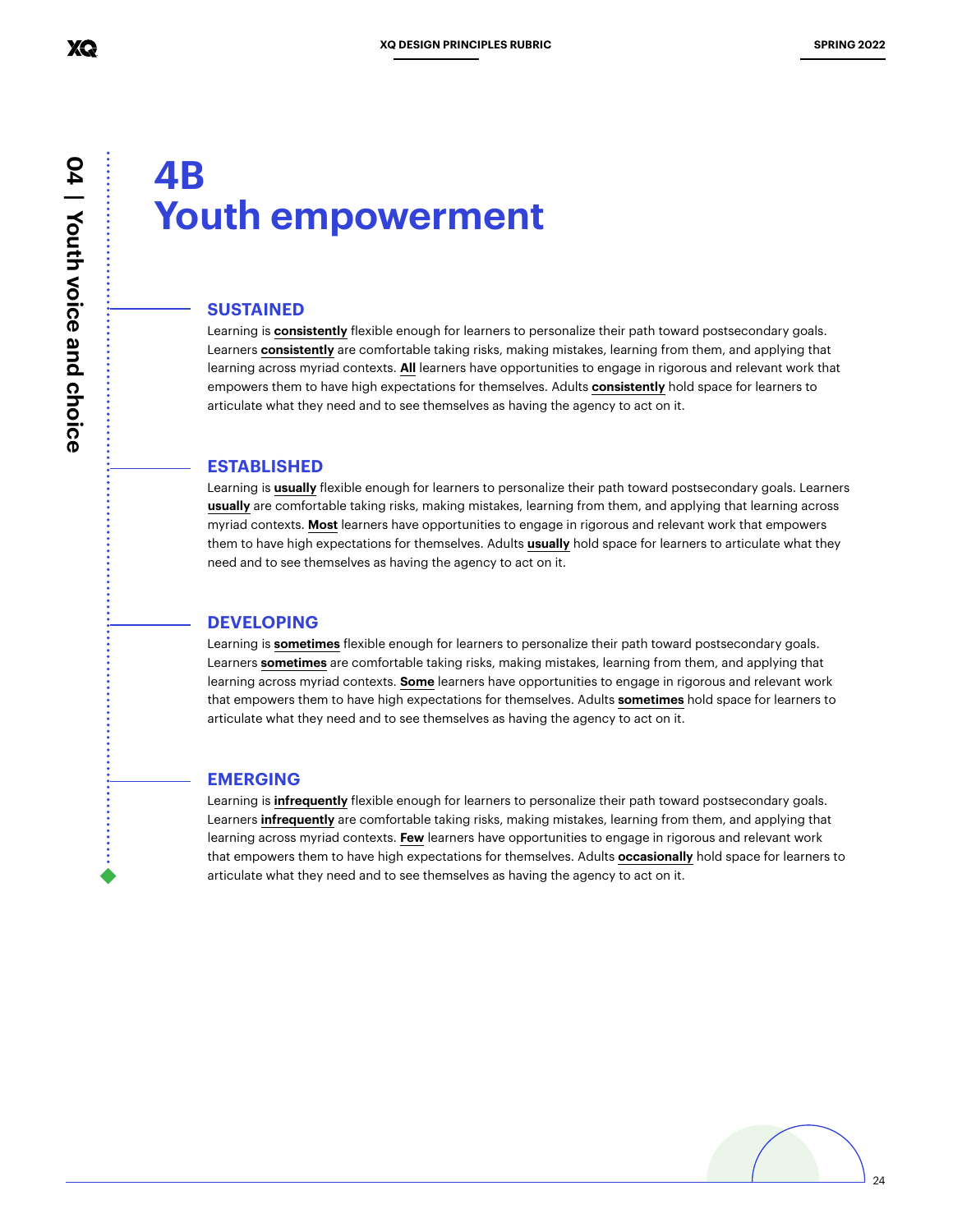## **4C School-supported agency and autonomy**

#### **SUSTAINED**

**All** adults understand that their charge is to champion learners as active agents in their own learning. **All** adults provide consistent opportunities for young people to build their identities as learners and develop the capacity for agency and autonomy while **consistently** working to dismantle the systems of oppression that historically marginalized groups face. **All** adults in the community recognize and value young people's individual journeys and facilitate individualized goal-setting, aspiration-building, and learning processes aligned with learners' goals and passions. Personal growth is celebrated by **all** members of the community, and the whole school **consistently** engages in public recognition of individual journeys.

#### **ESTABLISHED**

**Most** adults understand that their charge is to champion learners as active agents in their own learning. **Most** adults provide consistent opportunities for young people to build their identities as learners and develop the capacity for agency and autonomy while usually working to dismantle the systems of oppression that historically marginalized groups face. **Most** adults in the community facilitate individualized goal-setting, aspiration-building, and learning processes aligned with learners' goals. Personal growth is celebrated by **most** members of the community, and the whole school **frequently** engages in public recognition of individual journeys.

#### **DEVELOPING**

**Some** adults understand that their charge is to champion learners as active agents in their own learning. **Some** adults provide consistent opportunities for young people to build their identities as learners and develop the capacity for agency and autonomy while sometimes working to dismantle the systems of oppression that historically marginalized groups face. **Many** adults in the community facilitate individualized goal-setting, aspiration-building, and learning processes aligned with learners' goals. Personal growth is celebrated by **many** members of the community, and the whole school **sometimes** engages in public recognition of individual journeys.

#### **EMERGING**

**Few** adults understand that their charge is to champion learners as active agents in their own learning. **Few** adults provide consistent opportunities for young people to build their identities as learners and develop the capacity for agency and autonomy while occasionally working to dismantle the systems of oppression that historically marginalized groups face. A **few** adults in the community facilitate goal-setting, aspiration-building, and learning processes aligned with learners' goals. Personal growth is celebrated by a **few** members of the community, and the whole school **infrequently** engages in public recognition of individual journeys.

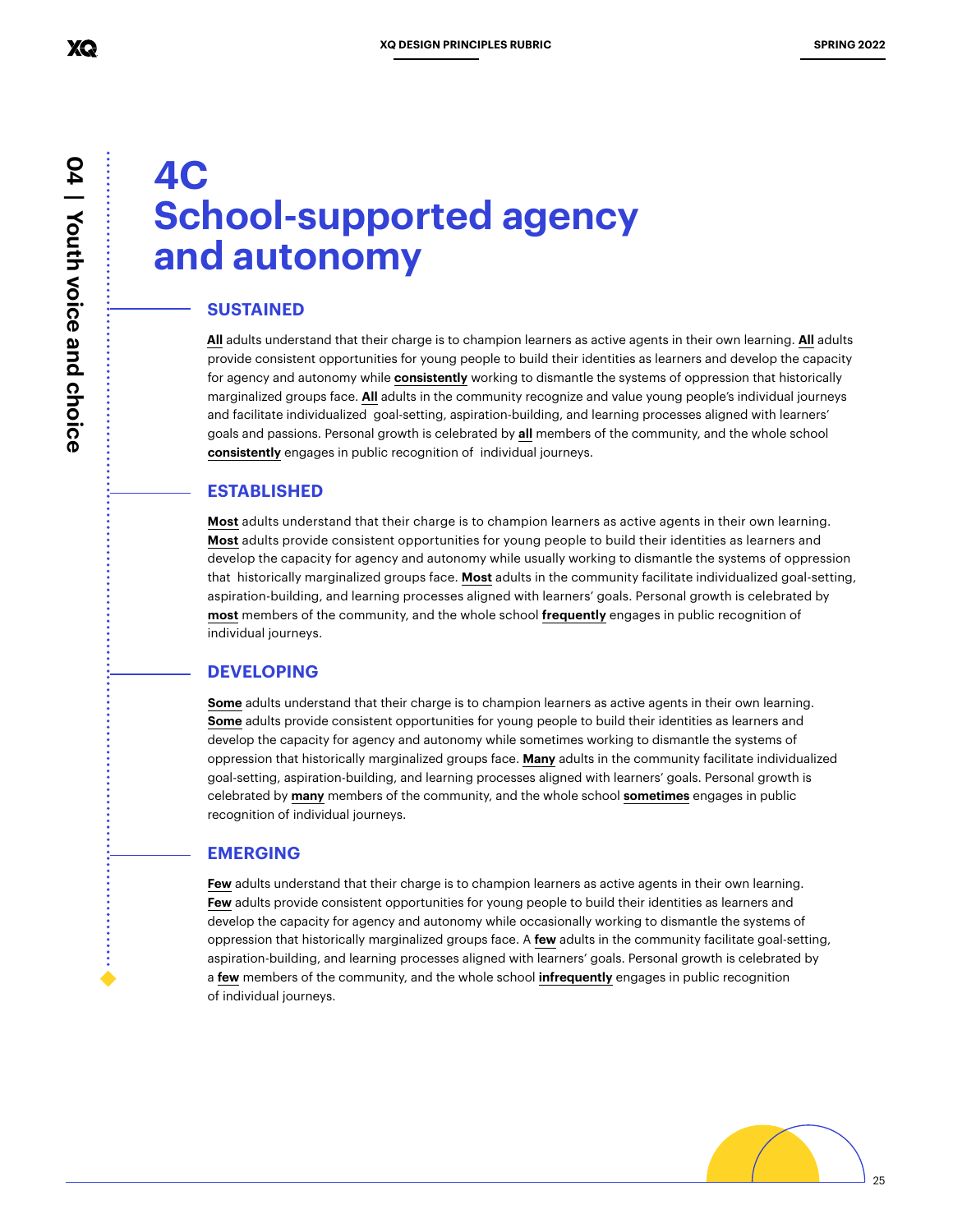# **05 Community partnerships**

Powerful partnerships—with community and cultural institutions, business and industry, higher education, nonprofit organizations, and health and service providers—that provide support, realworld experiences, and networking opportunities for students, enabling them to envision and set goals for the future.

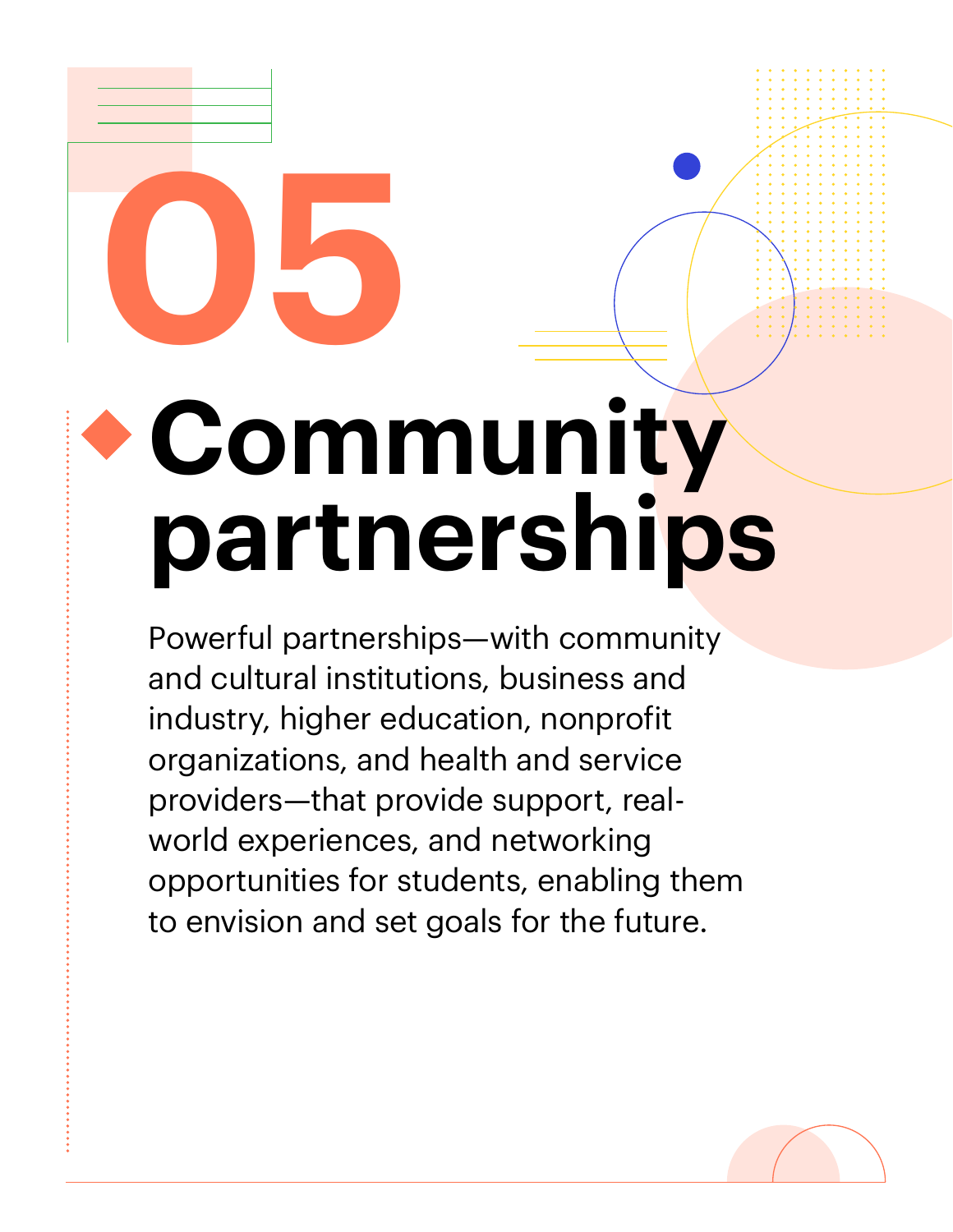## **5A Mission-aligned partnerships**

#### **SUSTAINED**

Partnerships with the school **consistently** support the school's mission, vision, and goals in a way that all stakeholders (learners, staff, parents, etc.) can articulate the value of the partnership. The school **consistently** evaluates its partnerships to ensure ongoing alignment to the learners' evolving needs and goals, including regular exposure for learners to a diverse group of role models and mentors. **All** learners are matched with meaningful experiences outside of the classroom that connect to their passions, accelerate learning, provide opportunities to explore college and career pathways, build learners' resumes, and provide learners with necessary social capital to thrive in the world beyond high school.

#### **ESTABLISHED**

Partnerships with the school **usually** support the school's mission, vision, and goals in a way that all stakeholders (learners, staff, parents, etc.) can articulate the value of the partnership. The school **usually** evaluates its partnerships to ensure ongoing alignment to learners' evolving needs and goals, including regular exposure for learners to a diverse group of role models and mentors. **Most** learners are matched with meaningful experiences outside of the classroom that connect to their passions, accelerate learning, provide opportunities to explore college and career pathways, build learners' resumes, and provide learners with necessary social capital to thrive in the world beyond high school.

#### **DEVELOPING**

Partnerships with the school **sometimes** support the school's mission, vision, and goals in a way that all stakeholders (learners, staff, parents, etc.) can articulate the value of the partnership.The school **sometimes** evaluates its partnerships to ensure ongoing alignment to learners' evolving needs and goals, including regular exposure for learners to a diverse group of role models and mentors. **Some** learners are matched with meaningful experiences outside of the classroom that connect to their passions, accelerate learning, provide opportunities to explore college and career pathways, build learners' resumes, and provide learners with necessary social capital to thrive in the world beyond high school.

#### **EMERGING**

Partnerships with the school **infrequently** support the school's mission, vision, and goals in a way that all stakeholders (learners, staff, parents, etc.) can articulate the value of the partnership. The school **infrequently** evaluates its partnerships to ensure ongoing alignment to learners' evolving needs and goals, including regular exposure for learners to a diverse group of role models and mentors. **Few** learners are matched with meaningful experiences outside of the classroom that connect to their passions, accelerate learning, provide opportunities to explore college and career pathways, build learners' resumes, and provide learners with necessary social capital to thrive in the world beyond high school.

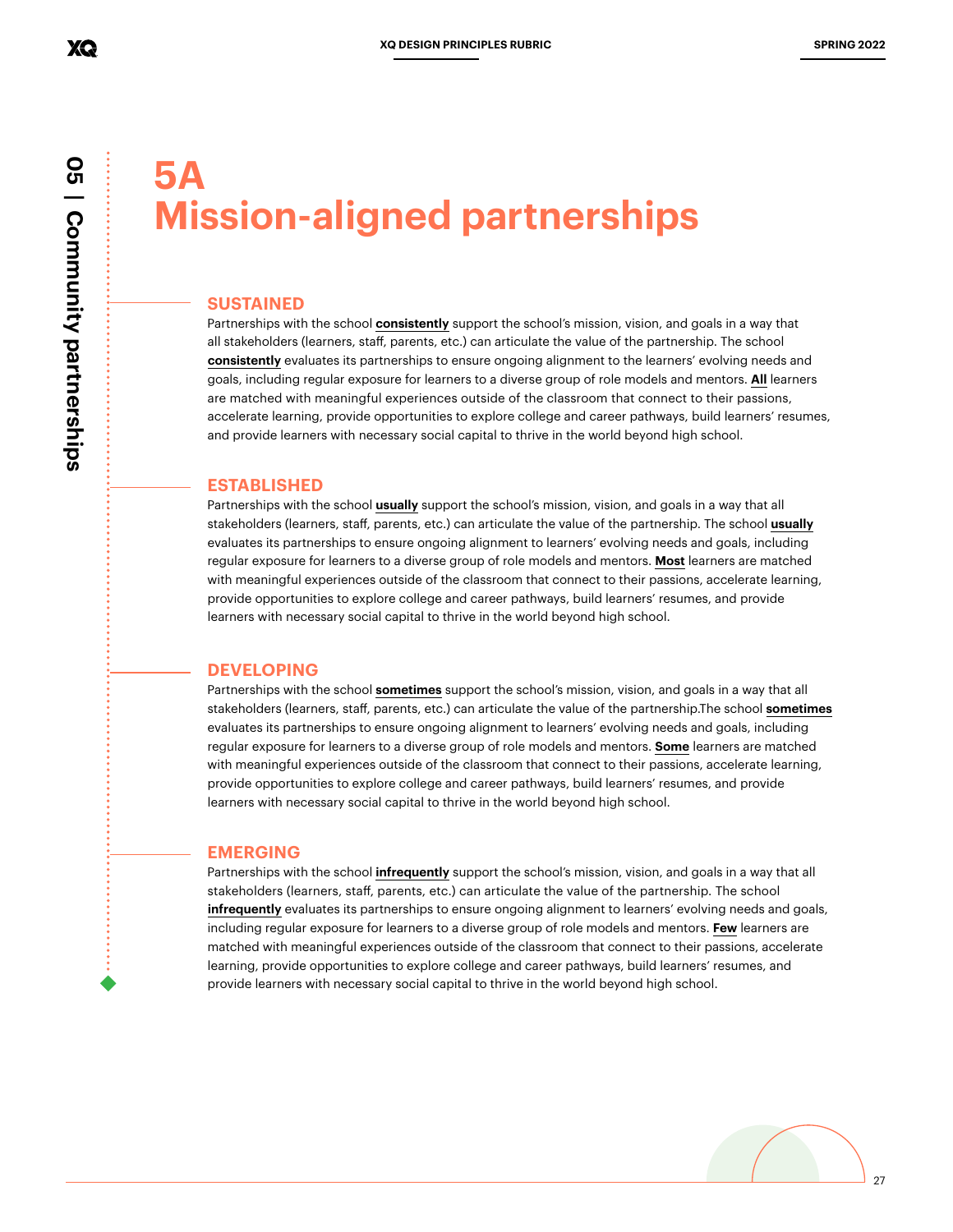## **5B Diverse and community embedded partnerships**

#### **SUSTAINED**

A **diverse** set of partnerships exist to represent the **full** spectrum of passions, dreams, interests, and needs of learners and the community. The school **consistently** prioritizes partnerships that can build learners' social capital and shape their worldview. The school **consistently** pursues and cultivates partnerships that connect community members and non-educators with the school so that learners can engage with and learn from those with different expertise, insights, and excitement about their field.

#### **ESTABLISHED**

A **varied** set of partnerships exist to represent most of the spectrum of passions, dreams, interests, and needs of learners and the community. The school usually prioritizes partnerships that can build learners' social capital and shape their worldview. The school **usually** pursues and cultivates partnerships that connect community members and non-educators with the school so that learners can engage with and learn from those with different expertise, insights, and excitement about their field.

#### **DEVELOPING**

**Some** partnerships exist to represent some of the spectrum of passions, dreams, interests, and needs of the learners and the community. The school **inconsistently** prioritizes partnerships that can build learners' social capital and shape their worldview. The school **inconsistently** pursues and cultivates partnerships that connect community members and non-educators with the school so that learners can engage with and learn from those with different expertise, insights, and excitement about their field.

#### **EMERGING**

**Few** partnerships exist to represent a few of the passions, dreams, interests, and needs of learners and the community. The school **infrequently** prioritizes partnerships that can build learners' social capital and shape their worldview. The school **infrequently** pursues and cultivates partnerships that connect community members and non-educators with the school so that learners can engage with and learn from those with different expertise, insights, and excitement about their field.

XQ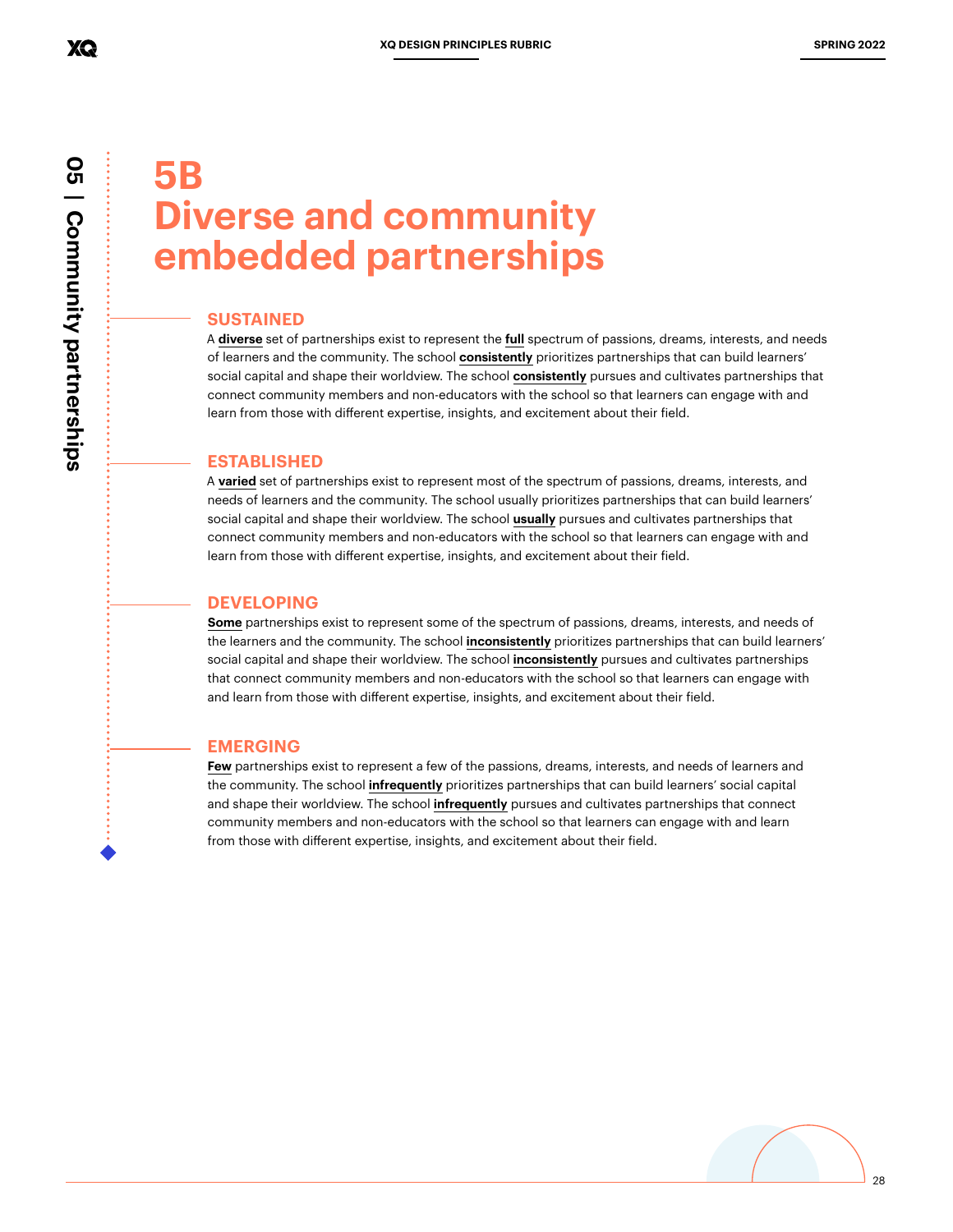## **5C Symbiotic partnerships**

#### **SUSTAINED**

The partnership between the school and the partner is **almost always** a celebrated, honored, and symbiotic relationship with both the school and the partner mutually benefiting; as a result, the school **consistently** gains ties to and a deeper understanding of the community, and the community gains a deeper understanding of the school. The partnership contributes to closing opportunity gaps for **all or almost all** learners in their community.

#### **ESTABLISHED**

The partnership between the school and the partner is **usually** a celebrated, honored, and symbiotic relationship with both the school and the partner mutually benefiting; as a result, the school **usually** gains ties to and a deeper understanding of the community, and the community gains a deeper understanding of the school. The partnership contributes to closing opportunity gaps for **most** learners in their community.

#### **DEVELOPING**

The partnership between the school and the partner is **sometimes** a celebrated, honored, and symbiotic relationship with both the school and the partner mutually benefiting; as a result, the school **sometimes** gains ties to and a deeper understanding of the community, and the community gains a deeper understanding of the school. The partnership contributes to closing opportunity gaps for **some** learners in their community.

#### **EMERGING**

The partnership between the school and the partner is **infrequently** a celebrated, honored, and symbiotic relationship with both the school and the partner mutually benefiting; as a result, the school **infrequently** gains ties to and a deeper understanding of the community, and the community gains a deeper understanding of the school. The partnership contributes to closing opportunity gaps for a **few** learners in their community.

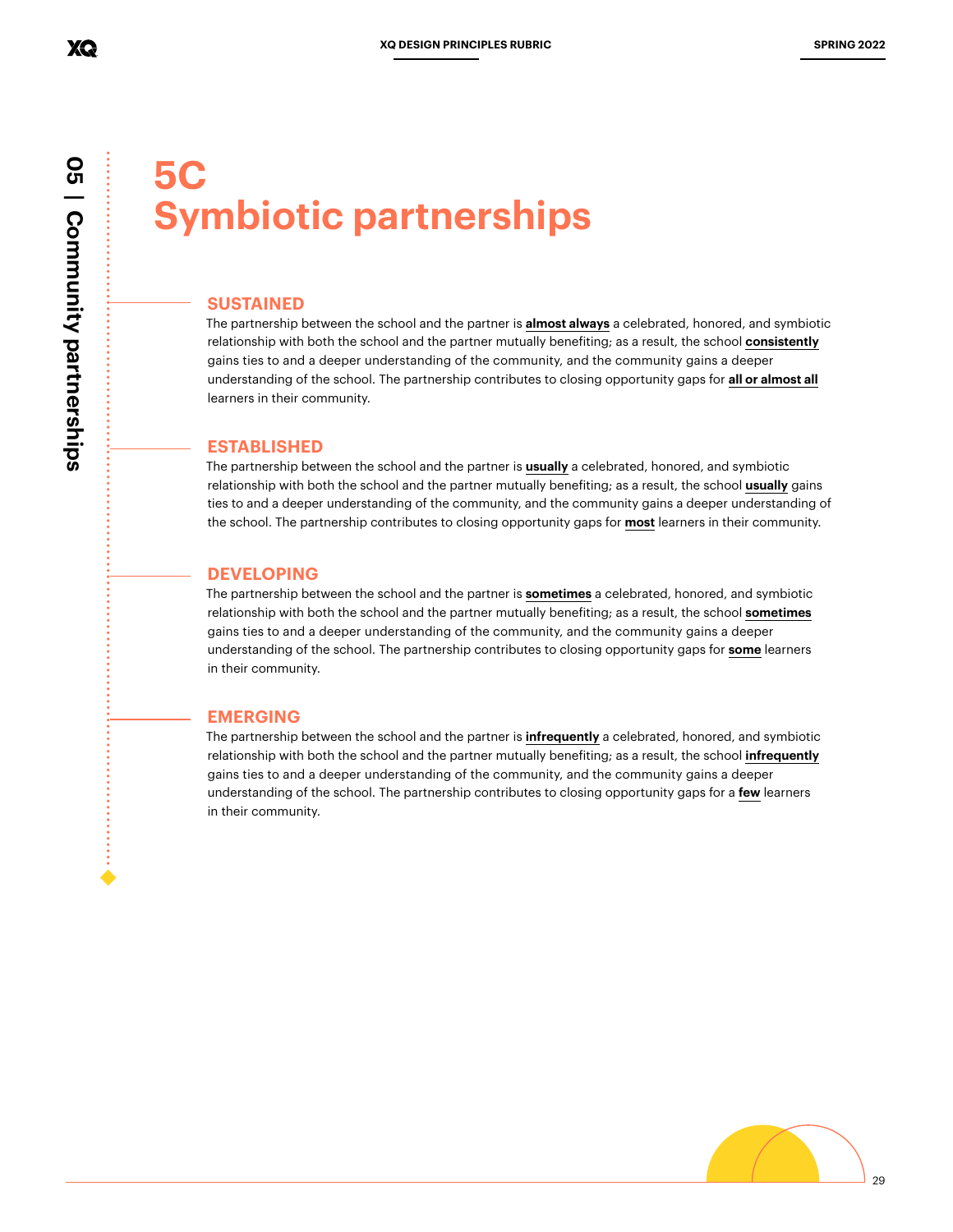## **Smart use of time, space, and tech**

Non-traditional, flexible uses of time, technology, space, place, financial resources, and roles to increase the effectiveness of teaching and learning.

**06**

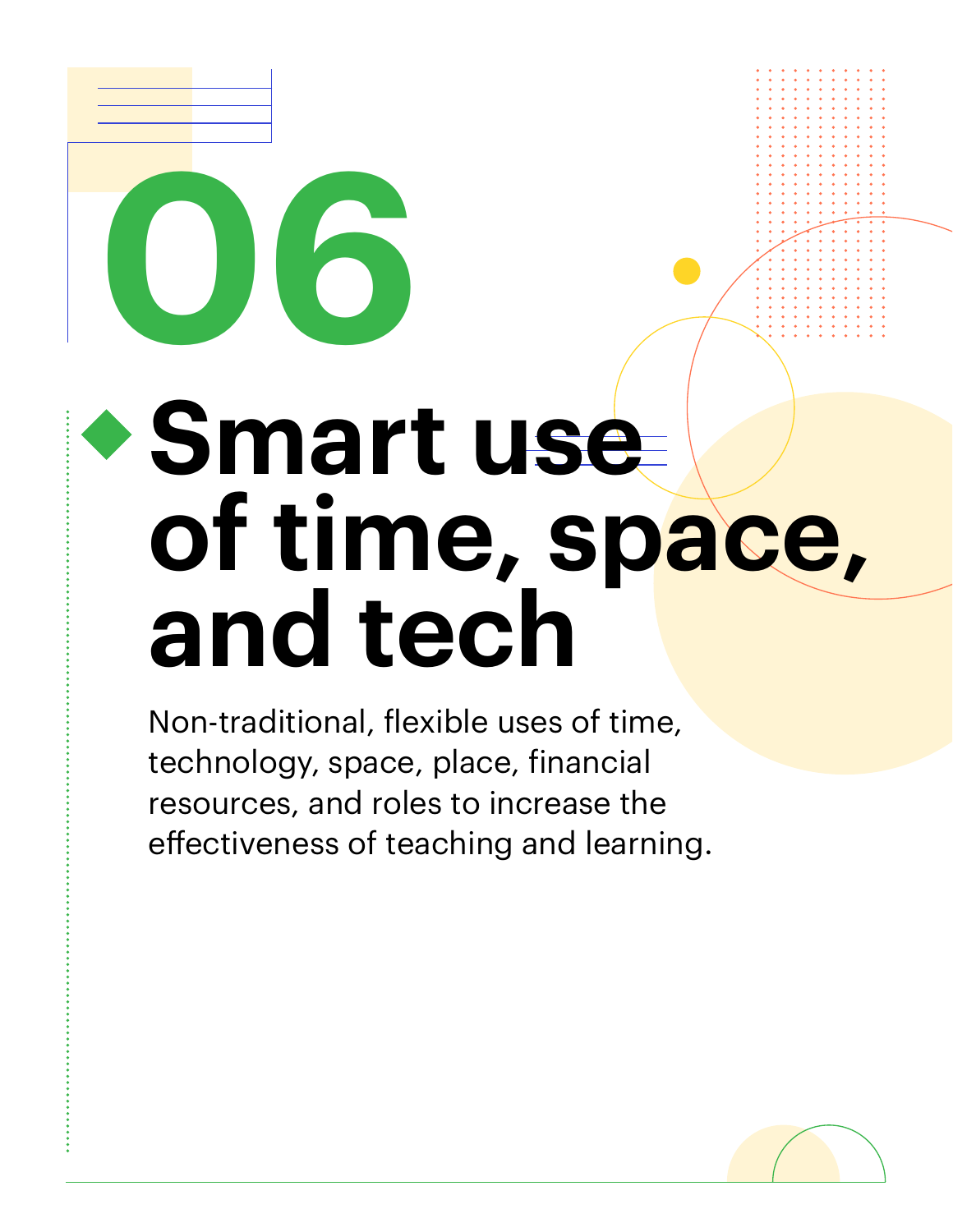## **6A Innovative practices**

#### **SUSTAINED**

Innovative systems and structures **consistently** enable a school's broad vision of learner success, multiply the effectiveness of teaching and learning for **all** learners, align strategically to the school's core mission and vision, and ensure all learners are equipped to become inquisitive, thoughtful, collaborative, caring, and reflective individuals able to succeed in multiple aspects of life, participants and contributors in a robust democratic society, and antiracist advocates in a global world. The school **consistently** employs non-traditional, creative, and flexible uses of resources and people in a way that is strategic to realizing the overall mission of the school.

#### **ESTABLISHED**

Innovative systems and structures **usually** enable a school's broad vision of learner success, multiply the effectiveness of teaching and learning for all learners, align strategically to the school's core mission and vision, and ensure **most** learners are equipped to become inquisitive, thoughtful, collaborative, caring, and reflective individuals able to succeed in multiple aspects of life, participants and contributors in a robust democratic society, and antiracist advocates in a global world. The school **usually** employs non-traditional, creative, and flexible uses of resources and people in a way that is strategic to realizing the overall mission of the school.

#### **DEVELOPING**

Innovative systems and structures **sometimes** enable a school's broad vision of learner success;,multiply the effectiveness of teaching and learning for all learners, align strategically to the school's core mission and vision, and ensure **some** learners are equipped to become inquisitive, thoughtful, collaborative, caring, and reflective individuals able to succeed in multiple aspects of life, participants and contributors in a robust democratic society, and antiracist advocates in a global world. The school **sometimes** employs non-traditional, creative, and flexible uses of resources and people in a way that is strategic to realizing the overall mission of the school.

#### **EMERGING**

Innovative systems and structures **infrequently** enable a school's broad vision of learner success, multiply the effectiveness of teaching and learning for all learners, align strategically to the school's core mission and vision, and ensure a **few** learners are equipped to become inquisitive, thoughtful, collaborative, caring, and reflective individuals able to succeed in multiple aspects of life, participants and contributors in a robust democratic society, and antiracist advocates in a global world. The school **infrequently** employs non-traditional, creative, and flexible uses of resources and people in a way that is strategic to realizing the overall mission of the school.



31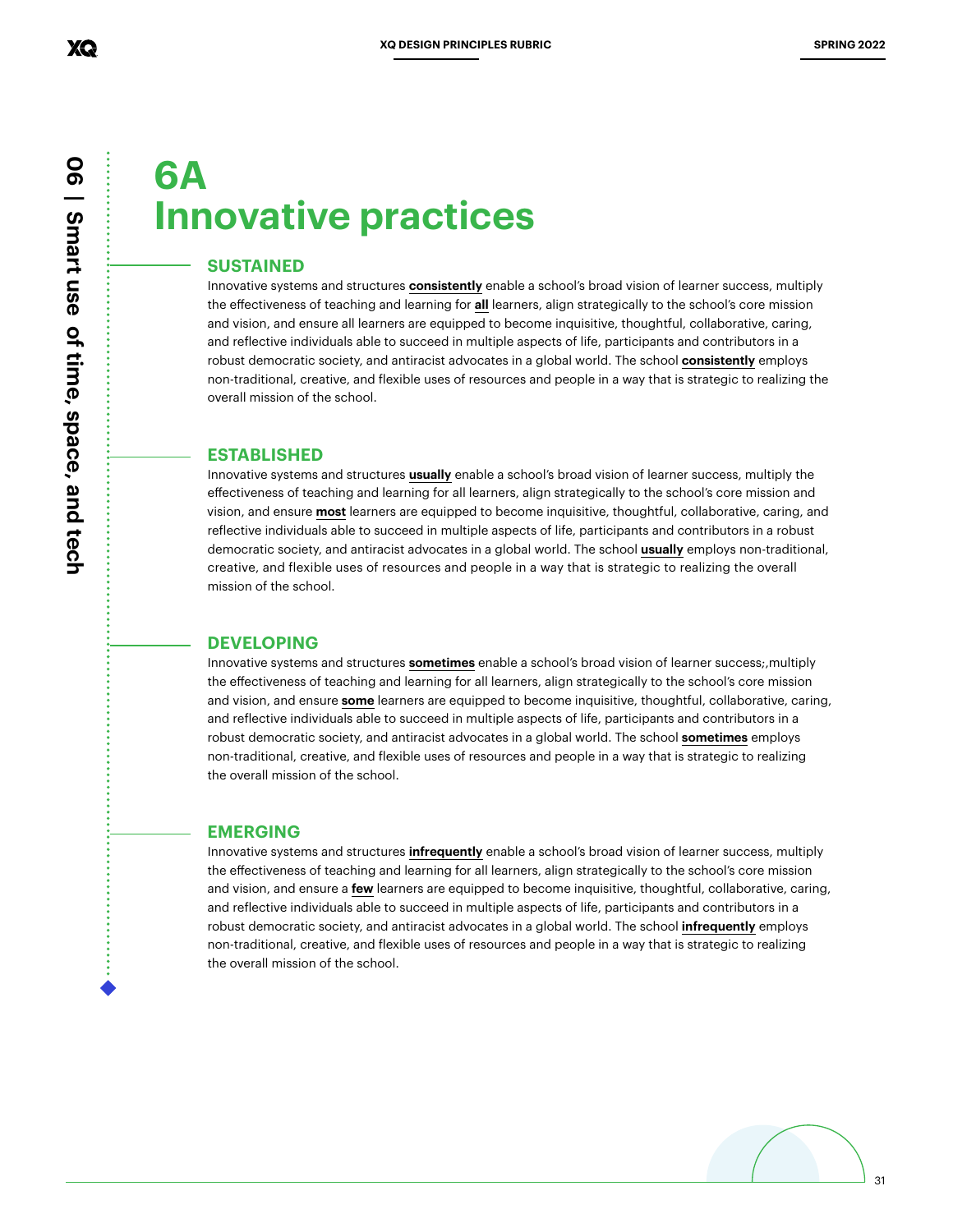## **6B Data-driven continuous improvement**

#### **SUSTAINED**

There are **comprehensively** developed systems and data reflection points in place to allow stakeholders to (re)evaluate the model through an intentional cycle of learning, reflecting, and iterating. There are systems and structures in place to **consistently** monitor inclusion in the community, including access to advanced learning opportunities and disproportionate representation in remediation or disciplinary action, and they iterate to address inequities.

#### **ESTABLISHED**

There are **sufficiently** developed systems and data reflection points in place to allow stakeholders to (re) evaluate the model through an intentional cycle of learning, reflecting, and iterating. There are systems and structures in place to **regularly** monitor inclusion in the community, including access to advanced learning opportunities and disproportionate representation in remediation or disciplinary action, and they iterate to address inequities.

#### **DEVELOPING**

There are **limited** systems and data reflection points in place to allow stakeholders to (re)evaluate the model through an intentional cycle of learning, reflecting, and iterating. There are limited structures in place to **occasionally** monitor inclusion in the community, which may include access to advanced learning opportunities and disproportionate representation in remediation or disciplinary action, and sometimes leads to iteration to address inequities.

#### **EMERGING**

There are **rudimentary** systems and data reflection points in place to allow stakeholders to (re)evaluate the model through an intentional cycle of learning, reflecting, and iterating. There are no or ad hoc systems and structures in place to monitor inclusion in the community and so **rarely** leads to iteration to address inequities.

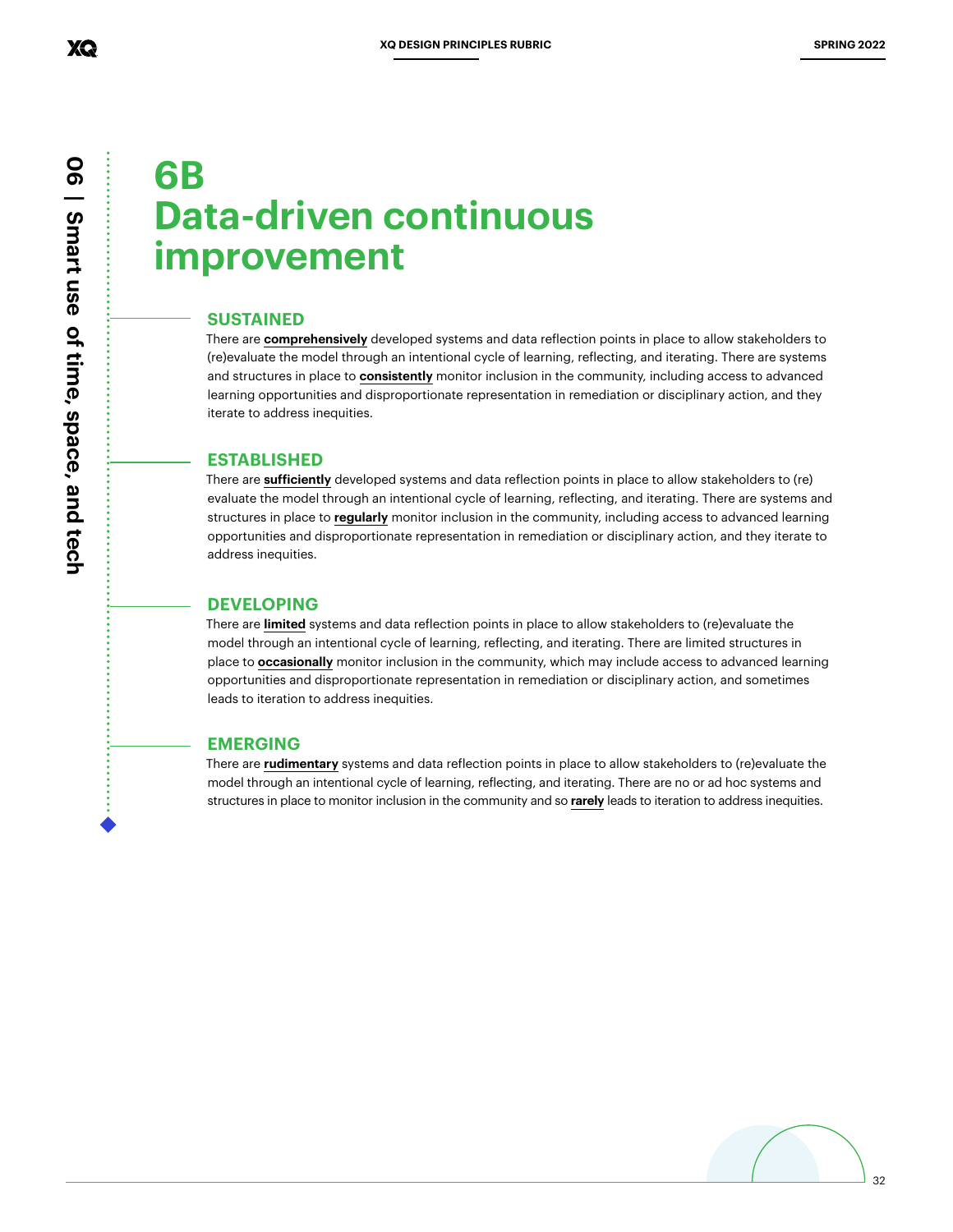## **6C Flexible ways to utilize space and time**

#### **SUSTAINED**

Space is **always** used in service of learners to create an environment that is inspiring, collaborative, and learner-centered. Structures and policies **consistently** reflect the belief that the school belongs to the learners and should be physically designed with their needs and desires prioritized. Time is **consistently** managed as one of the school's most valuable resources, and is **always** used to maximize learner agency and voice, enabling **all** learners to be their best selves. The school **consistently** assesses its use of space and time to ensure no learners' needs go unaddressed.

#### **ESTABLISHED**

Space is **usually** used in service of learners to create an environment that is inspiring, collaborative, and learner-centered. Structures and policies **usually** reflect the belief that the school belongs to the learners and should be physically designed with their needs and desires prioritized. Time is **usually** managed as one of the school's most valuable resources, and is **usually** used to maximize learner agency and voice, enabling **most** learners to be their best selves. The school **usually** assesses its use of space and time to ensure no learners' needs go unaddressed.

#### **DEVELOPING**

Space is **sometimes** used in service of learners to create an environment that is inspiring, collaborative, and learner-centered. Structures and policies **sometimes** reflect the belief that the school belongs to the learners and should be physically designed with their needs and desires prioritized. Time is **sometimes** managed as one of the school's most valuable resources, and is sometimes used to maximize learner agency and voice, enabling **some** learners to be their best selves. The school **sometimes** assesses its use of space and time to ensure no learners' needs go unaddressed.

#### **EMERGING**

Space is **occasionally** used in service of learners to create an environment that is inspiring, collaborative, and learner-centered. Structures and policies **infrequently** reflect the belief that the school belongs to the learners and should be physically designed with their needs and desires prioritized. Time is infrequently managed as one of the school's most valuable resources, and is **occasionally** used to maximize learner agency and voice, enabling a **few** learners to be their best selves. The school **occasionally** assesses its use of space and time to ensure no learners' needs go unaddressed.



XQ

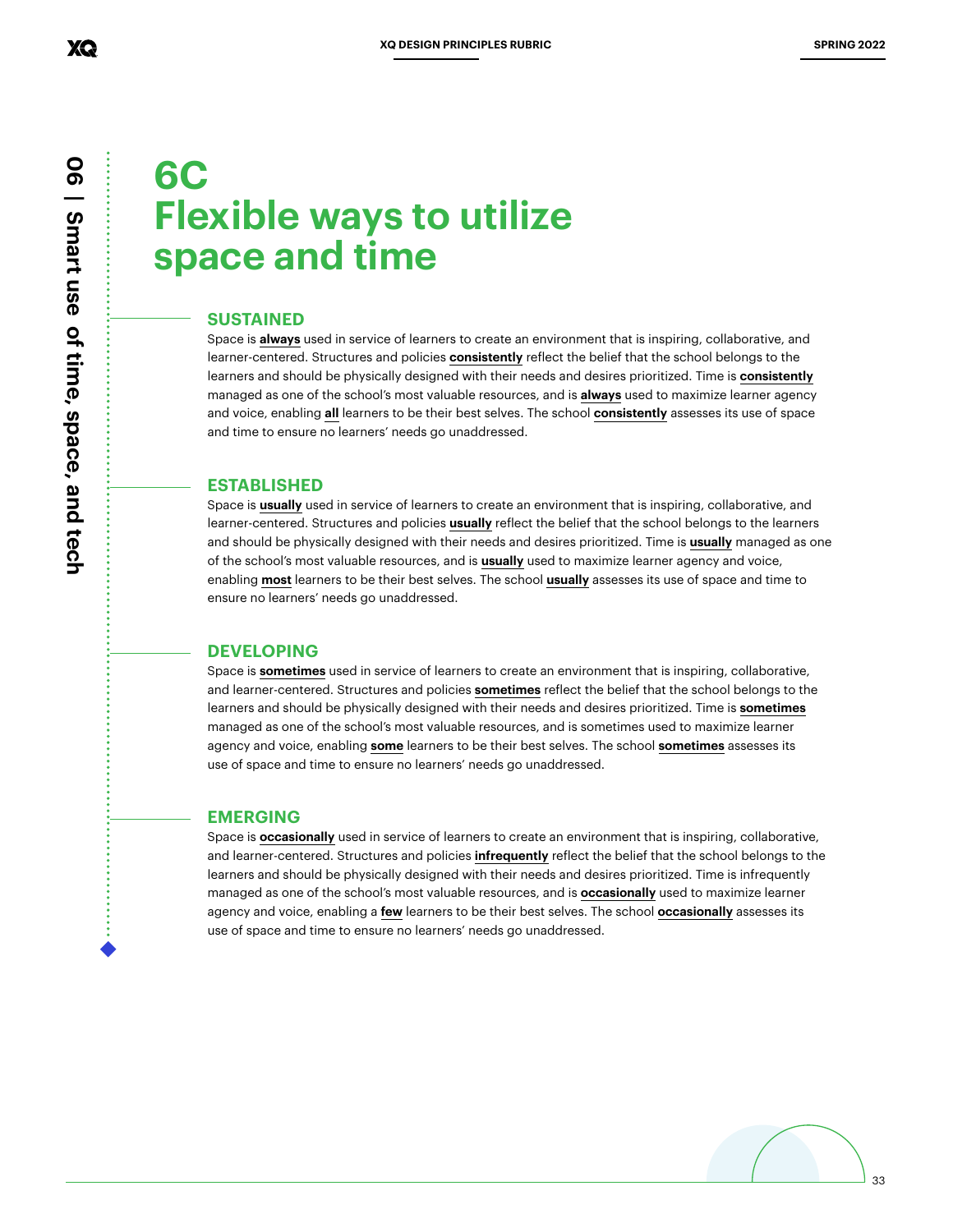## **6D Flexible ways to optimize human capital & development**

#### **SUSTAINED**

Recruiting, hiring, and retention practices are **always** leveraged as mechanisms to build a team of adults who reflect the backgrounds, experiences, and identities of learners, families, and the community and are invested in and committed to the school's mission, the pursuit of iteration and professional growth, strong learner relationships characterized by trust and high expectations, and antiracist action and advocacy. Leadership **always** navigates tough decisions on staffing strategically and **always** with the best interest of learners in mind. The school's leadership **consistently** challenges traditional adult roles and responsibilities in order to promote innovation and flexibility of the school model and to empower learners, especially from historically marginalized groups. Systems for adult development ensure that **all** adults are part of a professional learning community and receive personalized supports that enable them to feel empowered to build their skills, enrich their practice, and grow their autonomy within the role.

#### **ESTABLISHED**

Recruiting, hiring, and retention practices are **usually** leveraged as mechanisms to build a team of adults who reflect the backgrounds, experiences, and identities of learners, families, and the community and are invested in and committed to the school's mission, the pursuit of iteration and professional growth, strong learner relationships characterized by trust and high expectations, and antiracist action and advocacy. Leadership **usually** navigates tough decisions on staffing strategically and **usually** with the best interest of learners in mind. The school's leadership **usually** challenges traditional adult roles and responsibilities in order to promote innovation and flexibility of the school model and to empower learners, especially from historically marginalized groups. Systems for adult development ensure that **most** adults are a part of a professional learning community and receive personalized supports that enable them to feel empowered to build their skills, enrich their practice, and grow their autonomy within the role.

#### **DEVELOPING**

Recruiting, hiring, and retention practices are **sometimes** leveraged as mechanisms to build a team of adults who reflect the backgrounds, experiences, and identities of learners, families, and the community and are invested in and committed to the school's mission, the pursuit of iteration and professional growth, strong learner relationships characterized by trust and high expectations, and antiracist action and advocacy. Leadership **sometimes** navigates tough decisions on staffing strategically and sometimes with the best interest of learners in mind. The school's leadership **sometimes** challenges traditional adult roles and responsibilities in order to promote innovation and flexibility of the school model and to empower learners, possibly resulting in the silencing of learners from historically marginalized groups. Systems for adult development ensure that **some** adults are a part of a professional learning community and receive personalized supports that enable them to feel empowered to build their skills, enrich their practice, and grow their autonomy within the role.

#### **EMERGING**

Recruiting, hiring, and retention practices are **occasionally** leveraged as mechanisms to build a team of adults who reflect the backgrounds, experiences, and identities of learners, families, and the community and are invested in and committed to the school's mission, the pursuit of iteration and professional growth, strong learner relationships characterized by trust and high expectations, and antiracist action and advocacy. Leadership **occasionally** navigates tough decisions on staffing strategically and infrequently with the best interest of learners in mind. The school's leadership **occasionally** challenges traditional adult roles and responsibilities in order to promote innovation and flexibility of the school model and to empower learners, possibly resulting in the silencing of learners from historically marginalized groups. Systems for adult development ensure that a **few** adults are a part of a professional learning community and receive personalized supports that enable them to feel empowered to build their skills, enrich their practice, and grow their autonomy within the role.

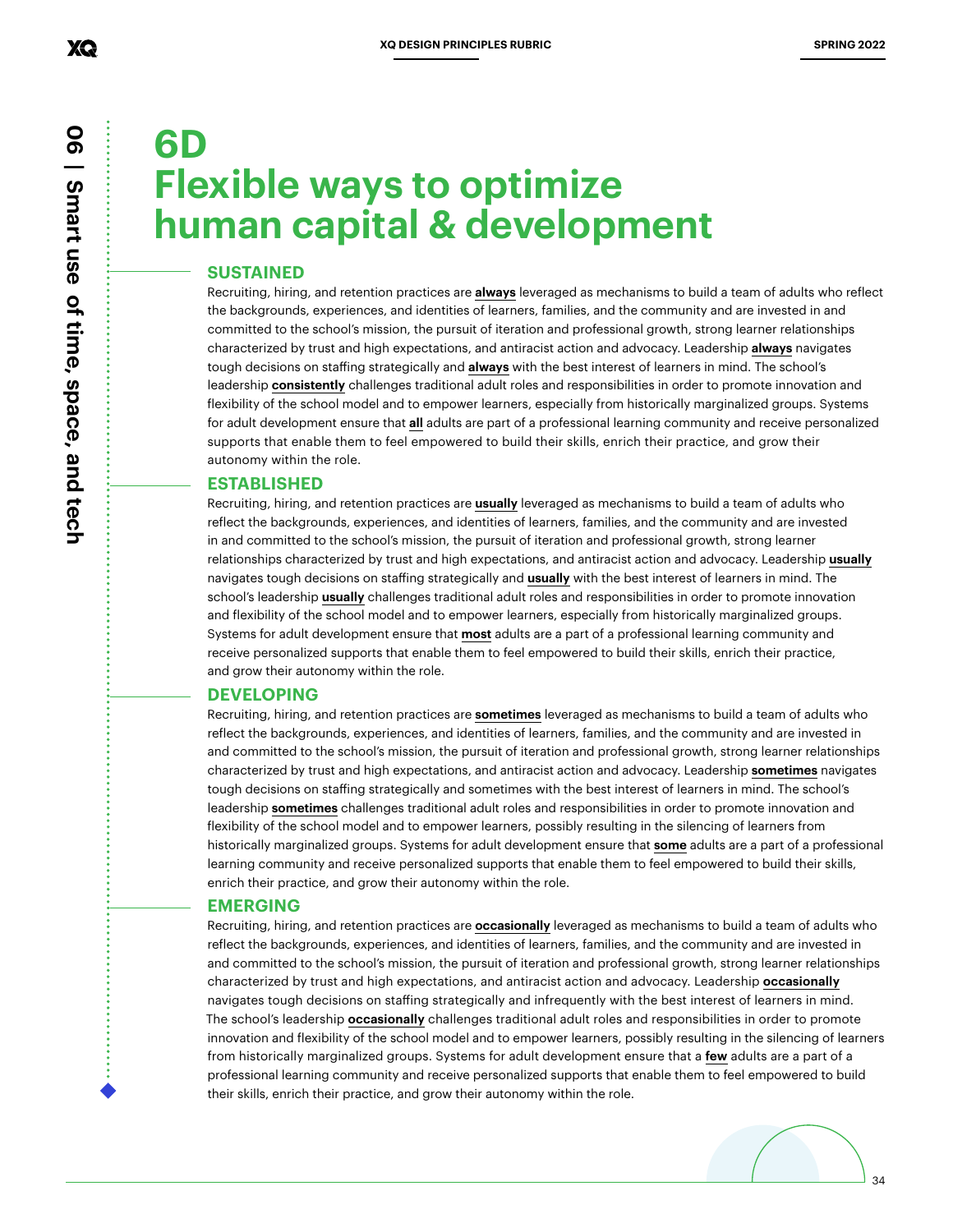## **6E Technology to bolster the learner experience**

#### **SUSTAINED**

Technology is **always** leveraged strategically by all stakeholders in service of learning to provide opportunities for creativity, autonomy, and self-direction for any time and any place learning. Technology **consistently** opens doors to significant learning experiences and opportunities for learners in a way that enriches both learning experiences and human to human interactions, creating sustainable, unique pathways for every learner. Technology **consistently** provides more opportunities and diverse access points for learners than would otherwise be available. Adults **consistently** work to dismantle systems, structures, and policies that foment inequitable access to technology for learners from historically marginalized groups.

#### **ESTABLISHED**

Technology is **usually** leveraged strategically by all stakeholders in service of learning to provide opportunities for creativity, autonomy, and self-direction for any time and any place learning. Technology **usually** opens doors to significant learning experiences and opportunities for learners in a way that enriches both learning experiences and human to human interactions, creating sustainable, unique pathways for every learner. Technology **usually** provides more opportunities and diverse access points for learners than would otherwise be available. Adults **usually** work to dismantle systems, structures, and policies that foment inequitable access to technology for learners from historically marginalized groups.

#### **DEVELOPING**

Technology is **sometimes** leveraged strategically by all stakeholders in service of learning to provide opportunities for creativity, autonomy, and self-direction for any time and any place learning. Technology **sometimes** opens doors to significant learning experiences and opportunities for learners in a way that enriches both learning experiences and human to human interactions, creating sustainable, unique pathways for every learner. Technology **sometimes** provides more opportunities and diverse access points for learners than would otherwise be available. Adults **inconsistently** work to dismantle systems, structures, and policies that foment inequitable access to technology for learners from historically marginalized groups, which may result in inequities.

#### **EMERGING**

Technology is **occasionally** leveraged strategically by all stakeholders in service of learning to provide opportunities for creativity, autonomy, and self-direction for any time and any place learning. Technology **occasionally** opens doors to significant learning experiences and opportunities for learners in a way that enriches both learning experiences and human to human interactions, creating sustainable, unique pathways for every learner. Technology **occasionally** provides more opportunities and diverse access points for learners than would otherwise be available. Adults **infrequently** work to dismantle systems, structures, and policies that foment inequitable access to technology for learners from historically marginalized groups, which may result in inequities.